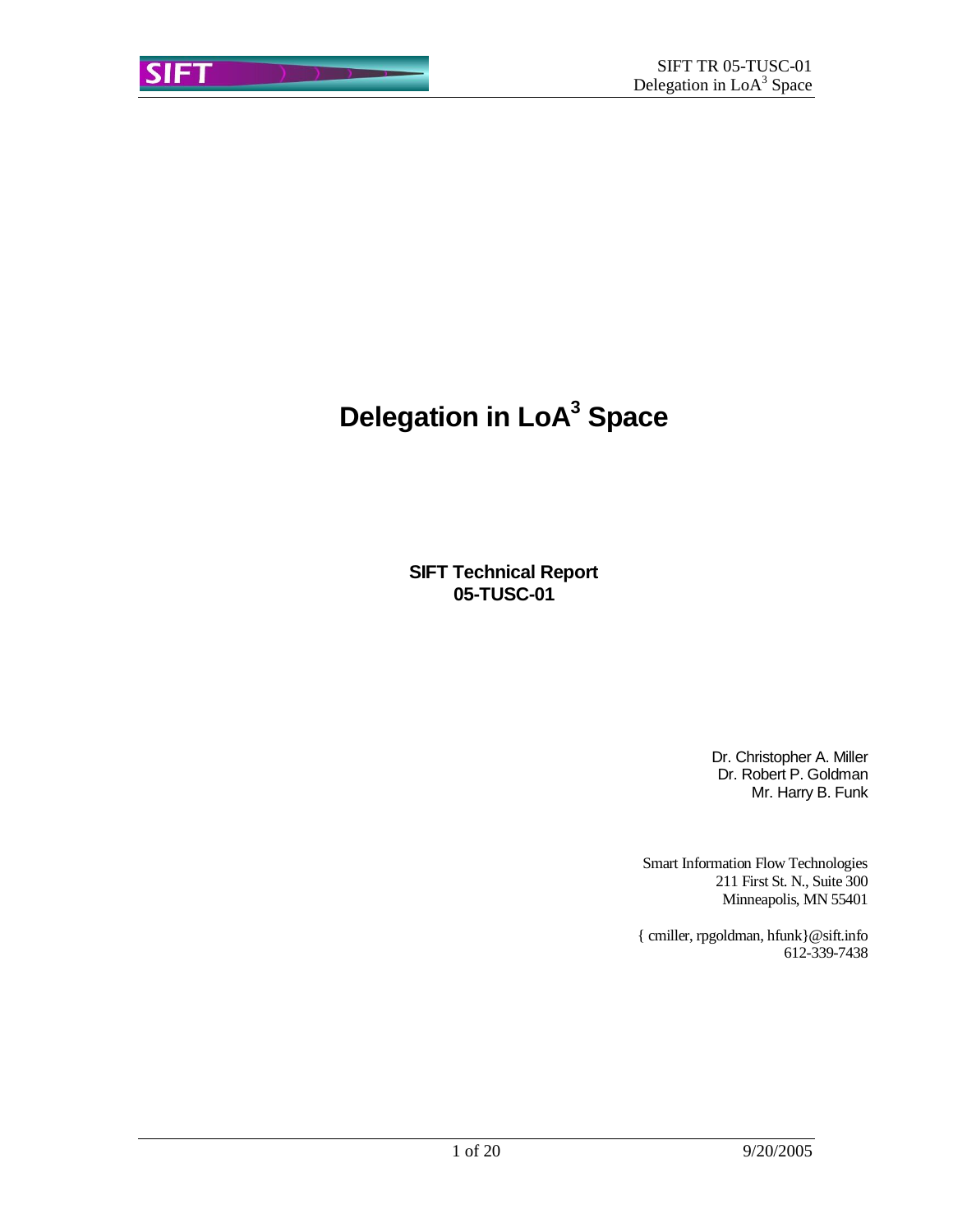## **Using Delegation as an Architecture for Adaptive Automation**

Prepared by: **Chris Miller, Robert Goldman, Harry Funk**

**File name: Delegation for AA.doc**

### **1. Document History**

| <b>Version</b> | <b>Prepared</b>       | <b>Description</b>                                                                    |
|----------------|-----------------------|---------------------------------------------------------------------------------------|
| $\cdot$ 1      | 10/8/2004<br>11:37 AM | Initial draft                                                                         |
| $\cdot$ 2      | 10/19/2004            | Edit for consistency                                                                  |
| .3             | 10/21/04              | RPG edits and comments                                                                |
| $\cdot$        | 10/25/2004            | HBF edits and comments; some RPG responses.                                           |
| 1.0            | 10/27/04              | Integration and final edits by CAM. First version distributed<br>to IA Tech and AFRL. |

# **2. Overview and scope**

 $\overline{a}$ 

This document describes an approach to using a delegation framework, such as that provided by  $SIFT's Playbook<sup>1</sup>$ , as a structure for coordinating, managing and organizing experiments on Adaptive Automation and "Levels of Automation"—that is, as an Adaptive Automation Architecture (AAA). We use a very simple Overfly play as an example. In our discussion, we show how over 400 different possible human-automation interaction configurations can be obtained, even with just this simple play.

# **3. Adaptive Automation and Levels of Autonomy**

Adaptive automation (AA) is automation which adapts to the human user's needs—for example, providing more support in periods of high human workload or time stress, providing more support for a novice user and less for an expert, providing more support for a physically or cognitively impaired user and less for an unimpaired one, etc (See Morrison (1993) for a taxonomy of AA approaches). Levels of Automation (LOAs) are any of various convenient frameworks for describing the degree or amount of automation support that is provided. The two concepts are related in that AA can be described as varying over a spectrum of LOAs. LOAs are sometimes used as a mental model, or even as an interface concept, for understanding and managing AA.

An LOA scheme is simply a way of dividing up, describing and easily referencing combinations of human and automation behaviors. An LOA scheme can be used to characterize or describe the mix of human and automation control in a given system—usually in some less-to-more series of "levels". As such it is primarily of interest to theoreticians and, maybe, system designers. If an

 $1$ . The term "Playbook" as used here and throughout to refer to a delegation architecture and interface for automation control, is Trademarked by SIFT, LLC.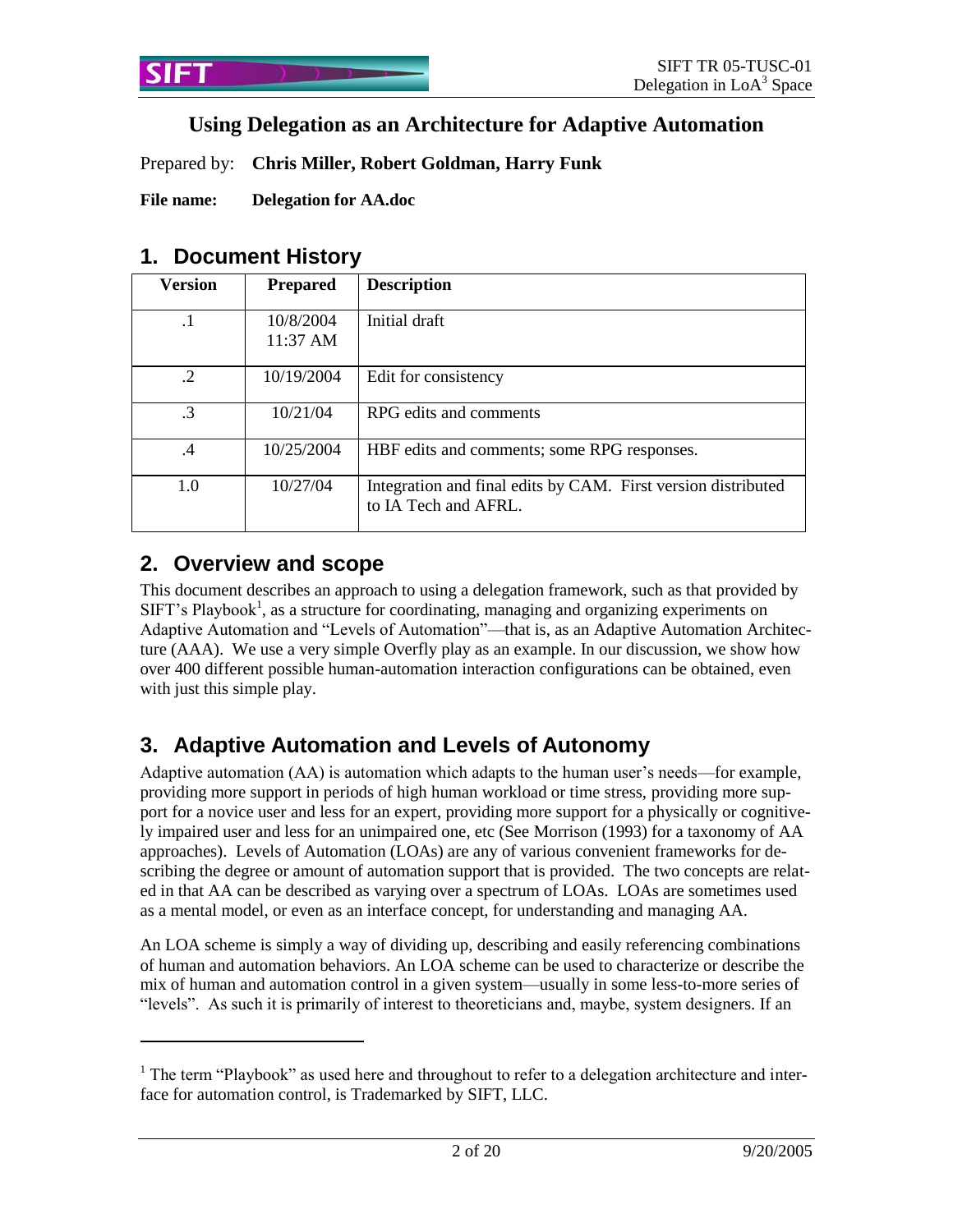Table 1. Levels of Automation (after Sheridan and Verplank, 1978).

- 1. Human does it all.
- 2. Computer offers alternatives
- 3. Computer narrows alternatives down to a few
- 4. Computer suggests a recommended alternative
- 5. Computer executes alternative if human approves
- 6. Computer executes alternative; human can veto
- 7. Computer executes alternative and informs human
- 8. Computer executes selected alternative and informs human only if asked
- 9. Computer executes selected alternative and informs human only if it decides to
- 10. Computer acts entirely autonomously

LOA scheme is to be *used*  as a means of controlling a system and achieving work goals, multiple levels must be available to an operator and it must be possible to change or adapt among them on the basis of various aspects of context: user preference, current workload, criticality and expected user performance, etc. In other words, it must be an adaptive (or adaptable)<sup>2</sup> automation system. The issue with various

schemes for levels of automation is the granularity and sensitivity with which they carve up the range of possible human/automation interactions to control a system.

Sheridan (1987) proposed the best-known framework for LOAs, which we illustrate in Figure 1. Sheridan's initial work (Sheridan and Verplank, 1978) offered a one-dimensional spectrum of 10 patterns of human and automation behavior and responsibilities ranging from no automation involvement through increasingly autonomous behaviors from automation, to wholly automatic (no

human involvement). This scheme has the advantage of being extremely easy to understand, use and remember, but it is not particularly sensitive.

Parasuraman, Sheridan and Wickens (2000) realized that this onedimensional scheme failed to discriminate between some very different uses to which automation could be put. They characterized these uses in a second dimension (see Figure 2)— that of information processing stages or functions. They identified four processing stages: Information Acquisition, Information Analysis, Decision Selection and Action Implementation. They argued that more

l



<sup>2</sup> For the purpose of this paper, we are ignoring the distinction made by Opperman (1994) between adaptable and adaptive systems—those which can be made to exhibit alternate behaviors by a human and those which select their own alternate behaviors autonomously, respectively. Both types of adaptation will be referred to as "adaptive automation" in the context of this paper—as we understand is in keeping with the intention in the initial description of this SBIR topic.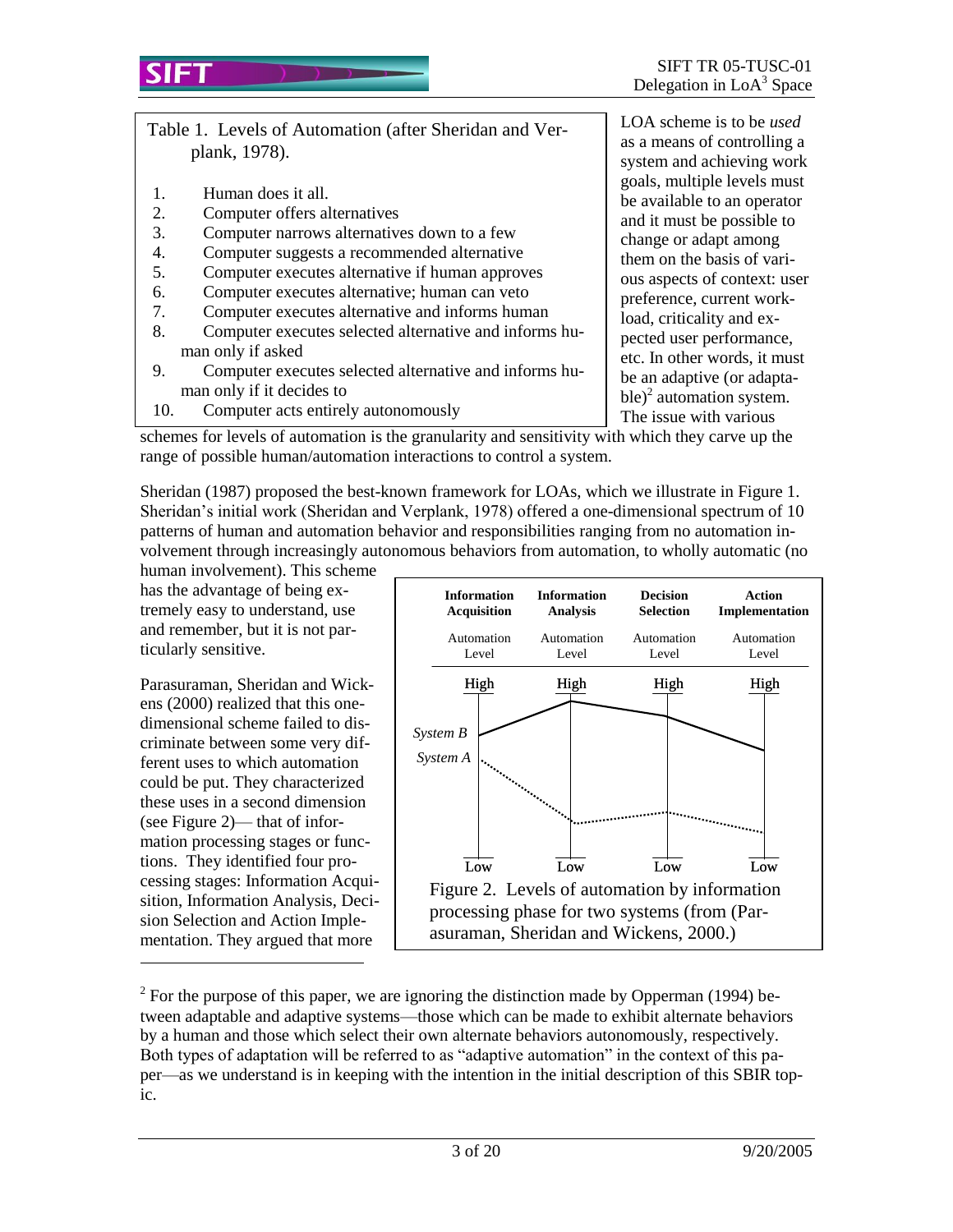or less automation support can be provided for each of these functions within a single system and the pattern of high and low automation support for each of these four functions characterizes every aiding system.

We have argued elsewhere (Parasuraman and Miller, 2003; in preparation) that the two dimensional LOA scheme proposed by Parasuraman, et al., while a major improvement in sensitivity over one-dimensional schemes, remains too coarse-grained for many uses. In particular, this scheme does not address delegation interactions between human and automation. In order to have the same kind of "conversation" about who should do what and how that human supervisors can have with intelligent human subordinates, machine automation needs to understand and be able to reason about the same kind of task-based, hierarchically and functionally organized knowledge structures that humans seem to use.

SIFT's Playbook approach to delegation interactions is one approach that strives to achieve this interaction (Miller, 2003). Playbook uses a hierarchical task model as a means of communication about intents and plans between a human operator and an intelligent planning and control agent. This task model serves as, essentially, a very fine-grained LOA spectrum, allowing users to say *exactly* what tasks they want automation to do and how rather than relying on setting a coarsergrained LOA . Furthermore, because Playbook's task model is hierarchically structured, users can interact with it at higher or lower levels of functional detail—commanding high level functions or drilling down and making specific stipulations.

The question we address in this document is how can Playbook (or delegation interfaces in general) be used as an architecture for adaptive automation? Another question of interest is how the Playbook architecture can be used to configure and allow control of experiments on adaptive automation and LOAs. Such experiments are necessary for understanding what kinds of humanautomation interactions will be most useful in application domains of interest, such as the control of multiple UAVs.

Below, we first lay out a framework for what we believe is meant by a "Level of Automation" and then show how the Playbook's framework can be used to configure, manage and adaptively command different LOAs—both by an operator at mission planning or even run time, and by an experimenter interested in setting up different experimental conditions for exploring effective combinations of humans and automation in the performance of a range of tasks.

# **4. What is an LOA?**

Humans and automation can interact in a huge range of different ways, and the number of ways increases as computer technology enables automation to do more, and do it via new and different modalities. A "Level of Automation" framework, as we defined it above, is simply a convenient parsing of the myriad different ways humans and automation can interact into some convenient set of categories or levels. In such frameworks, an LOA labels a range of relatively homogenous, alternate human-automation relationships.

A human + machine system has *more* automation (or, alternatively, a higher "level of automation") when any of three things is true:

1. The automation can be tasked at higher, more abstract levels—that is, it can be relied on to make more of the decisions about how to execute a broader, higher-level task. The system is making decisions that would otherwise have to be made by a human supervisor: decisions about how to achieve lower level goals. If I can tell a subordinate "Get me to LAX on Monday", that subordinate is more autonomous than if I have to tell him/her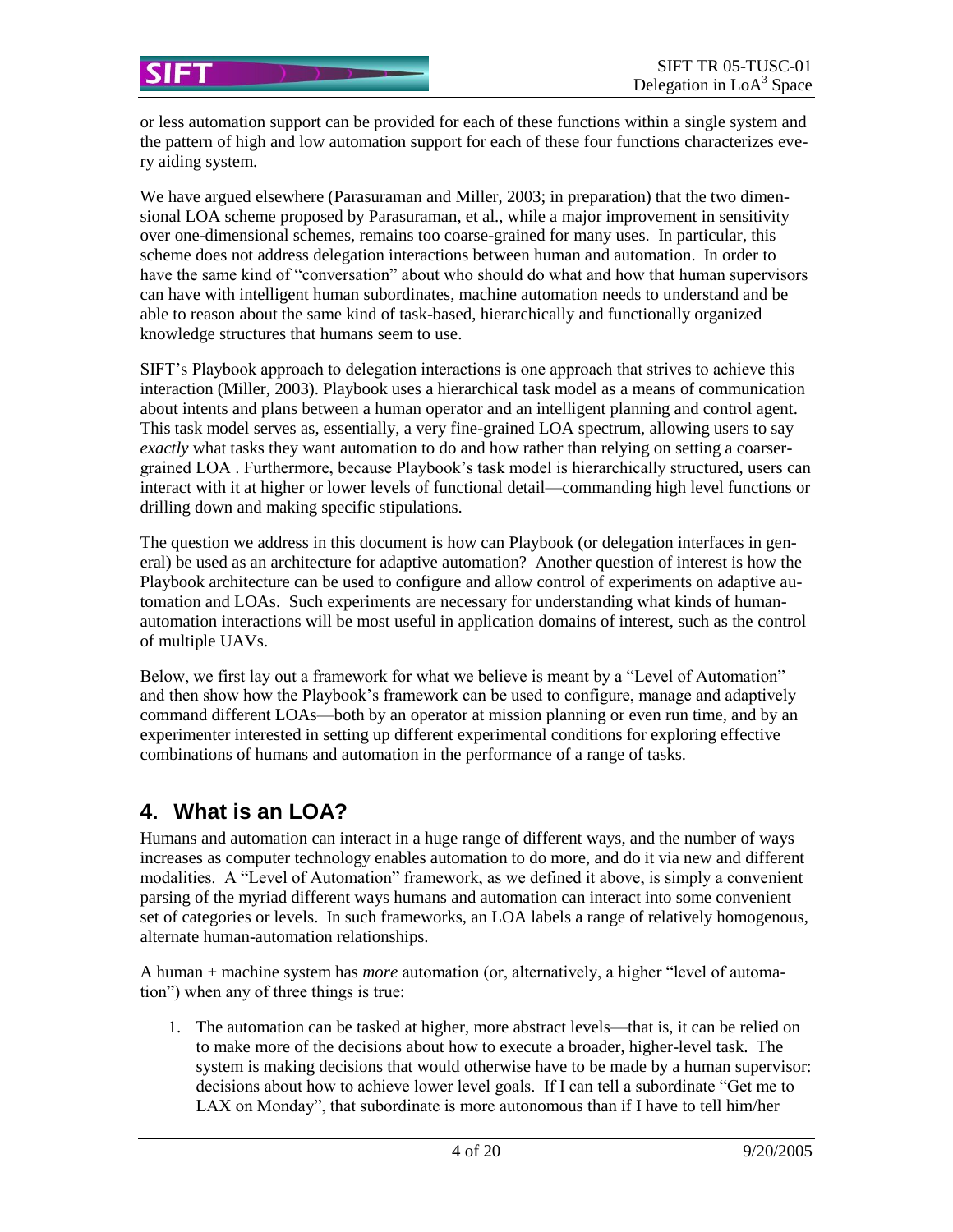"Book me a flight to LAX on Monday; make sure you use Orbitz because they're cheaper; it'll be good if you can make it a non-stop; and make sure to get me a car and hotel, too".

- 2. The automation can perform whatever it does more independently, with more authority; it doesn't have to submit its decisions to me for approval or review. If my subordinate has to have approval of each decision about my travel plans, I'd say s/he is less autonomous than if I s/he can simply hand me a complete itinerary with tickets.
- 3. The automation controls more resources or assets. If I allow my subordinate to make \$5000 decisions about SIFT's credit line (not to mention booking the corporate jet and limo fleet  $\circledcirc$ ), then s/he has more autonomy than if any decision over \$100 has to be routed to me for approval.

These dimensions are not entirely independent. Instead, they provide three views into the delegation relationship between a supervisor and subordinate and they together define a "delegation space" within which achievable relationships can be described.

It is not surprising that prior efforts to characterize Levels of Automation express one or more of these dimensions. Sheridan's levels (as shown in Figure 1 above) say less about specifically what tasks or goals automation is performing, and more about the relationship between the human and the automation. That is, the levels describe the autonomy or *authority* relationship between human and automation. Does the automation have the authority to do whatever it is it's doing without prior approval? If so, then it operates at Sheridan's level 10. If it can do whatever it does under its own recognizance but must report what it has/is doing to the user, then it is at Sheridan's level 7, etc. This spectrum describes *how* human and automation relate to each other, but doesn't say much about specifically *what* each of them is doing. For convenience, we will refer to this characterization of authority or autonomy relationships between human and automation as the *Level of Authority* dimension.

By contrast, Parasuraman, et al.'s two-dimensional scheme adds some description of *what* the automation is doing, albeit in terms of four coarse-grained information processing categories. This dimension of what is being done is crossed, however, with the same sense of how the relation is characterized (the Level of Authority) above. Parasuraman, et al., imply that the "high" and "low" dimension for each of their information processing functions is related to Sheridan's initial 10 level spectrum. Thus, the Parasuraman, et al. framework subsumes Sheridan's initial framework and now defines a Level of Automation as a combination of a level of authority for each of the four information processing functions.

What is the dimension that Parasuraman, et al. have added? As we have noted above, it begins to describe what each of the actors is doing within a specified LOA—therefore it is a description of activity. We argue that the activity dimension can be subdivided into many finer categories and represented by a hierarchical task model. In other words, the four information processing stages are just a coarse aggregation and categorization of specific tasks. Instead of saying that "information acquisition automation is high" we could more precisely say that automation is deciding how to direct and configure sensors and reporting those decisions to the operator. For a more detailed elaboration of this argument, see Miller and Parasuraman, 2003; forthcoming.

Since we can use a hierarchical task model to characterize what human and automation are doing, we can refer to this dimension of automation activity or behavior as a *Level of Abstraction*. Automation can have responsibility for higher- or lower-level tasks within the task hierarchy. Having responsibility for higher level tasks presumes responsibility for the tasks which fall below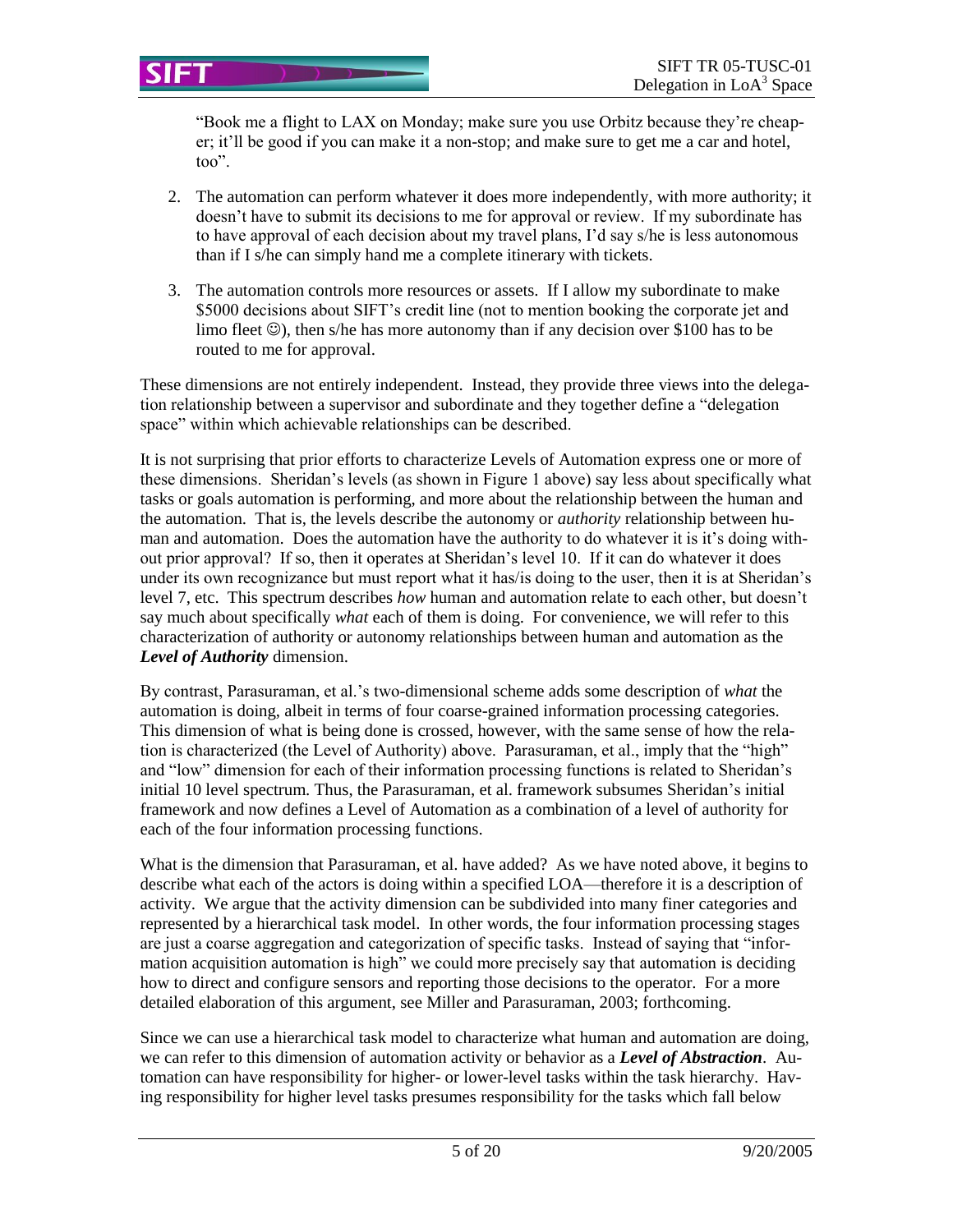l

them (although the person doing the delegation retains the right to place constraints or stipulations on the range of decision possibilities about how to perform lower level tasks). So a "Level of Automation" is, therefore, even in Parasuraman, et al.'s model, a combination of a level of authority and a level of abstraction—automation has responsibility for one or more tasks at a given level of abstraction and with a given level of authority.

Are we done? Not quite. The Level of Authority x Level of Abstraction framework described above characterizes who is doing what and how they relate to each other. Especially in military domains, however authority relationships are frequently defined along resource lines as well as task or functional relationships. Hence, we define a third dimension along which to characterize delegation—a *Level of Aggregation<sup>3</sup>* . The level of aggregation identifies how much (and/or which type) of resource each actor is authorized to use. When a supervisor delegates a task to a subordinate, that subordinate will be granted authority over some set of resources (including access to his or her own time and energies). The subordinate is expected to be able to either come up with a plan for completing the task within those resources or to tell the supervisor why s/he cannot. On the other hand, it is also frequently the case that there are some shared resources that the subordinate may have access to only after performing various coordination activities which enable their use. The extent of the subordinate's authority over resources can be categorized in a way similar to the way we have categorized the subordinate's authority over his/her own activities.

These three dimensions, Level of Authority, Level of Abstraction and Level of Aggregation, therefore define a *Delegation Space* of human-automation relationships within which delegation occurs and can be characterized. In short, *delegation means giving to a subordinate the responsibility to perform a task (with its subtasks), along with some authority to decide how to perform that task and access to some resources with some authority to decide how to use them to perform the task.* Thus, the three scales must be used to specify four variables which define the delegation space: the level of abstraction and the level of authority on it, and the level of aggregation and the level of authority on it.

Figure 3 illustrates these relationships. Imagine a set of tasks which can be performed in a domain, arranged in a hierarchical, abstraction relationship. A supervisor *controls* some portion of those tasks—which means s/he has *authority* over deciding when and how they need to be performed and when and how to use resources (which s/he also controls) to accomplish them. When the supervisor delegates some of those tasks, s/he is delegating that control—over the decision(s) about how and when they need to be performed, and over the decision(s) about how and when to use allocated resources to accomplish them.

The authority to make those decisions need not be complete. The supervisor can assert constraints on how the subordinate makes those decisions and/or can require the subordinate to perform various degrees of checking and request approval before the proceeding with a plan, but there must be *some* authority to make those decisions handed over if there is to be any benefit from delegation. A "Level of Automation" is, therefore, a combination of tasks delegated at

 $3$  The choice of the term "aggregation" here to refer to the part-whole dimension of objects in a system, as well as the reference to a means-ends dimension of functions and sub-functions as an "abstraction" dimension, are conscious references to Vicente (1999) and Rassmusen's (1984) framework for Cognitive Work Analysis, which use the terms in a similar fashion. Plus, they provide nicely alliterative LOA abbreviations. We do not otherwise claim to be using the Cognitive Work Analysis framework here.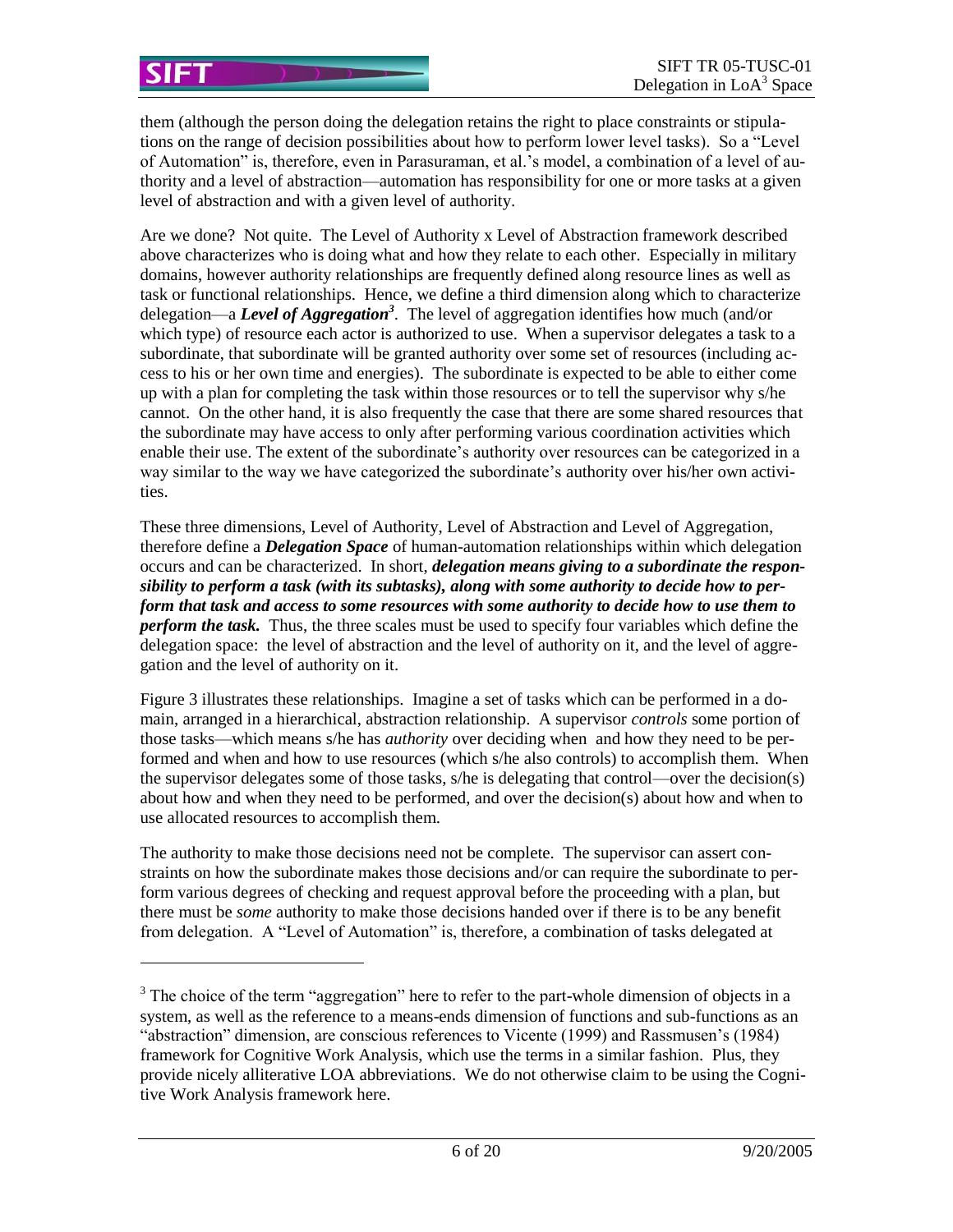

some level of abstraction with some level of authority and resources delegated with some level of dimensions.

authority to be used to perform that (and perhaps other) task(s). The "level of automation" in a human-machine system increases if the level of abstraction, level of aggregation or level of authority (on either abstraction or aggregation) increases.

In the next section, we will work through an extended example illustrating how these dimensions can be used to identify and characterize various human-automation relationships. In the following section, we will describe how they can serve as a framework, especially in conjunction with a Playbook interface, for configuring and exploring different human-automation relationships in experimentation. In the final section of this paper, we will describe how this framework could be used before or even during a mission by an operator to actively manage, control and maintain awareness of what his or her automation was doing.

# **5. An Example of Interactions in the Delegation Space**

As a simple example of the delegation space and its utility in characterizing different humanautomation relationships, let's explore the following set of tasks in a hierarchical relationship:

- Assume that the highest level task/function is something we might call "Overfly target" which, for this example, is defined as getting an aircraft, equipped with an appropriate sensor, to fly within an acceptable distance of a designated target and having it take some sensor imagery. This function is a top-level "play" in a Playbook.
- $\Box$  Overfly is decomposed as illustrated in Figure 4. Each level of decomposition contains the sub-tasks (or sub-plays) required to accomplish the parent task. It also contains alternate methods (alternate strings of sub-tasks) that could be used to accomplish the parent (though none are illustrated here). For example, the task "Achieve Airborne" could be accomplished by obtaining a plane and having it take off (via various methods) or by requisitioning one that is already airborne.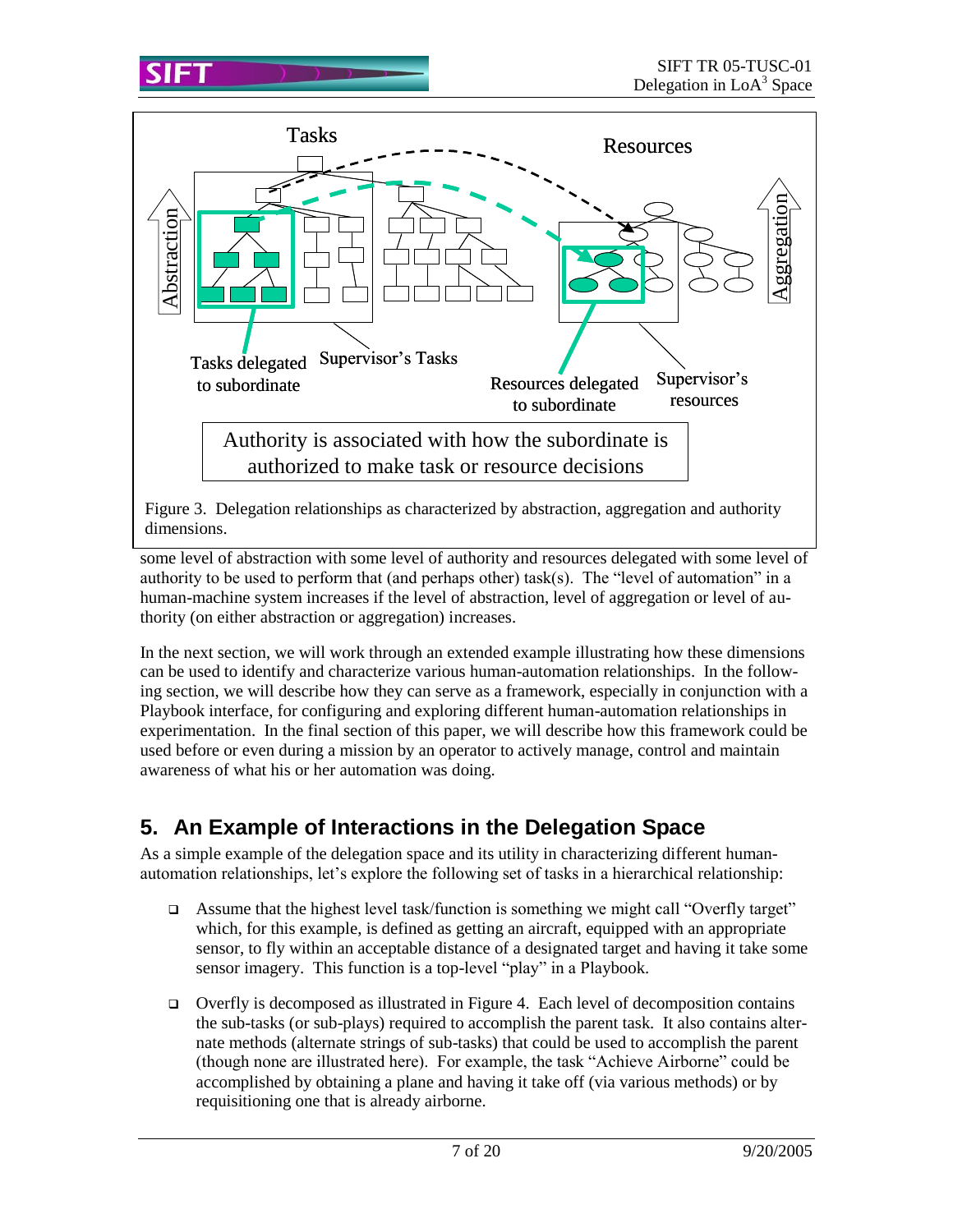$\Box$  The only task that is further decomposed to a third level is "Fly to Target" which is decomposed into a sequence of "Fly-to-Waypoint" tasks. Each of the other tasks at the second level could be further decomposed but has not been for simplicity. The loop around "Fly-to-Waypoint" indicates that it may need to be repeated a number of times.

## *5.1 The Abstraction Dimension*

Figure 4 illustrates the Abstraction dimension. Overfly is a more abstract task than is Fly-to-Waypoint. This is the dimension that Playbook has traditionally manipulated. Operators with a Playbook can accomplish an Overfly mission by commanding "Overfly" (i.e., at a high level of abstraction) and letting Playbook's Planning and Analysis Component (PAC) figure out the best way it can to perform all of the sub-tasks in Figure 4, or (in principle) by issuing commands at the intermediate level of abstraction—saying, for example, "Achieve Airborne" (and having the PAC chose a likely aircraft), then saying "Fly-to-Target" (and having the PAC develop a route and fly it) or by issuing a series of waypoint commands—each, essentially, a "Fly-to-Waypoint" command in it's own right. Thus, the operator with a Playbook can traverse the Abstraction dimension at will.

Does this ability for a Playbook to traverse levels in the Abstraction dimension make it an AAA? As with many things, it depends on how we define our terms. As one moves up in levels of abstraction (or tasks in a task hierarchy), one is referencing tasks at higher levels. If the automation is competent to handle the planning and execution at these levels, we enable operators to hand off higher-level tasks to automation, and we are generally saving them workload. This workload savings has always been a motivation of higher levels of automation. Thus, it seems entirely appropriate to call Playbook a type of Adaptive Automation Architecture.

On the other hand, as we saw above, Sheridan's Levels of Automation define a dimension of authority relationships that Playbook has largely ignored to date—what we characterized as the Levels of Authority dimension (especially as applied to task performance within the Abstraction dimension) above. We also saw that the Parasuraman, et al. model takes a two-dimensional approach to defining a level of automation—a level of authority in Sheridan's sense crossed with a type of task: an element of our abstraction dimension. Therefore, to qualify as an AAA in their terms, we must include this dimension of authority. Also, the set of resources controlled by au-

tomation is another useful and intuitive dimension to which an AAA ought to be sensitive. Thus, it will be important and useful to add these two new dimensions to the abstraction dimension that Playbook currently uses. In that way, we will provide a much richer vocabulary with which to understand and control adaptive automation.

# *5.2 The Authority Dimension*

Sheridan's original (1987) Levels of Automation describe a dimension of authority how much can automation do on its own and with what required coordination. This dimension has been largely held constant in our implementations of Playbook. Automation has generally been free, within our

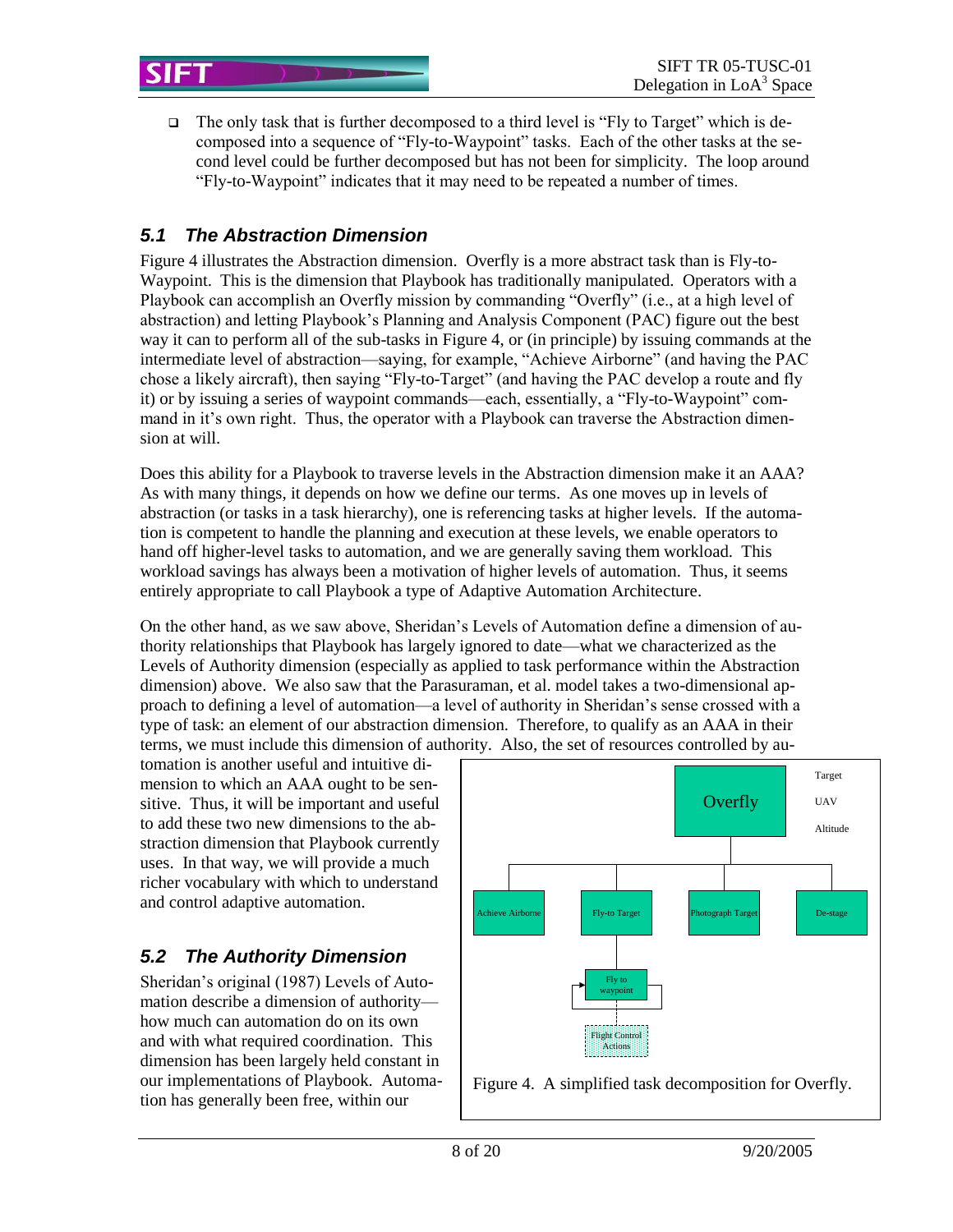Playbook implementations, to develop any plan it could within the constraints stipulated by the human. After developing such a plan, the Playbook would submit it for approval, either prior to, or concurrently with, executing it.

SIFT

But this has been a simplification on our part. In fact, delegation *inherently* involves some degree of authority—otherwise, there is no savings in workload. It seems a useful heuristic to say that, if a supervisor delegates a task, s/he is delegating the authority to make decisions about how to perform that task, although s/he retains the ability to impose constraints on the decisions that are made and the authority may not be complete—the subordinate may be required to check further.

So we should introduce an explicit, multi-level authority dimension into the Playbook architecture to extend our ability to mirror human-human delegation. Sheridan's levels form a nice spectrum, but we suggest the following distinct categories of authority relationships:

- 1. *Full*—The supervisor delegates full authority to the subordinate to decide how the task should be executed. The subordinate is charged to 'make it so' and is not required to have any further coordination, permissions or even information exchange with the supervisor.
- 2. *Inform*—the supervisor delegates full authority to the subordinate as above, but the subordinate is required to inform the supervisor of the decisions and execution actions taken. The supervisor retains no ability to override or approve those steps, however. It might make sense to inform human supervisors only after execution is complete if there is no override or alteration capability. Thus, this level might be better thought of as "Report" than "Inform".
- 3. *Override*—the supervisor delegates the task, but expects information (as above), and additionally retains the right to step in and override any or all of the subordinate's plan. The subordinate can proceed with execution until and unless the supervisor intervenes. (There might be an agreed upon lag period which the subordinate must wait for an override from the superior, and there is no guarantee here that the supervisor's intervention might not produce instabilities in the system, or that human intervention can be accomplished within a timely fashion. These are challenges that might make this, or other, levels of authority unfeasible for some systems, and are a challenge that is not directly addressed by either Playbook or by this AAA—though it does point to the increased importance of the types of human-in-the-loop experiments that this architecture will support. That is left to the supervisor to manage … and s/he might need some assistance in it).
- 4. *Approval*—the supervisor delegates decision/planning authority about how to accomplish the delegated task, but retains the right to explicitly approve actions before they are taken. The subordinate must submit the plan (or, perhaps, multiple plans) to the supervisor and cannot proceed until one of them has been approved for execution by the automation.
- 5. *Recommend*—the supervisor partially delegates planning authority alone; s/he retains execution authority. In other words, the supervisor authorizes the subordinate to recommend courses of action, but the supervisor will still make the final decision about which course to execute and who will do the executing. Recommend authority differs from Approval authority primarily in that the automation is doing the executing, after approval, in the latter case, while either the human or the automation (according to the human's choice) may do the execution in Recommend.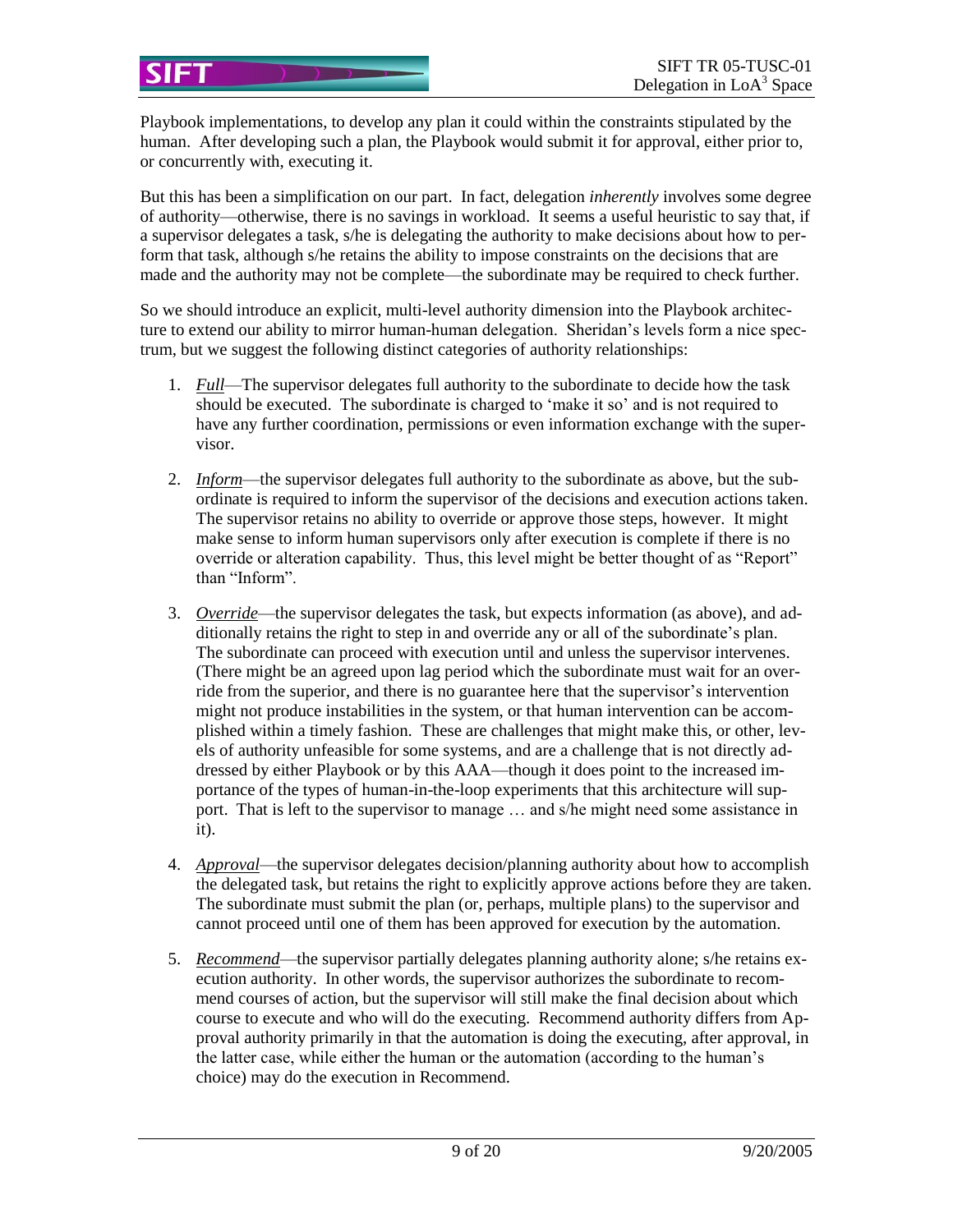- 6. *Monitor*—the supervisor retains all decision and execution authority, but authorizes the subordinate to maintain awareness and to offer recommendations or critiques. In Monitor authority, the automation does not begin by providing a recommended plan; instead, the human supervisor begins planning and execution activities and the automation operates only by recognizing and offering critiques or improvement suggestions.
- 7. *None*—the supervisor delegates no authority for how to plan or execute the task. The task is not delegated. "None" delegation is the null or degenerate case and is included only for completeness. In practice, saying that one delegates with "No" or "None" authority is equivalent to not delegating.

Note that by defining the roles in the above authority spectrum as "supervisor" and "subordinate" we have avoided stipulating which role the human and automation play.

Whatever task (at whatever level in the abstraction hierarchy) the supervisor delegates, s/he may in principle delegate with any of these levels of authority. For example, if the supervisor delegates the "Fly-to-Target" task from Figure 4 above, s/he could do it with Full, Inform, Override, Approval, Recommend or Monitor Authority. Furthermore, while the default assumption may be that all the tasks under a parent task in the abstraction hierarchy should have the same level of authority, this doesn't have to be the case. It is entirely possible, for example, that the subordinate have Approval authority for the Achieve Airborne, Full Authority for Fly-to-Target, Recommend authority for Photograph Target and Inform Authority for Destage.

We may want to establish default authorities for specific kinds of tasks based on policy or where only certain authority levels are feasible or may make sense. A simple, feasibility example might be that the human + machine system does not afford the ability to inspect or approve/override specific flight control commands, therefore in that system those tasks would have to go to the automation with Full or Inform authority. Although there is no ability to modify that authority level, our approach still allows us to represent and reason about it. A more significant example, based on policy, might be the standing ROEs that weapons release must always be approved by a human operator—this means that for any task which involves weapons release, that task must be performed with Approval authority (at most) delegated to automation.

One particularly valuable use for default authority levels may be in assigning authority levels to resource usage, as we will see in the next section.

# *5.3 The Aggregation Dimension*

Clearly, a system that controls more entities, or more subsystems has more (or a higher level of) automation. Although moving up in the abstraction dimension *usually* entails controlling more entities or subsystems, this is not always the case. In our work with Playbook, we have not explicitly broken out the set of entities or subsystems that automation is controlling as a separate dimension. Instead, we've relied on the simplifying assumption that automation could command any equipment to which it had access to to do anything it wanted, within the constraints imposed by the supervisor.

In the proposed AAA framework, however, we will explicitly represent the resources the subordinate has authority to control as the *Aggregation Dimension* since (as in the usage pioneered by Rasmussen, 1984 and Vicente, 1999) we are now referring to the subcomponents that, in aggregate, comprise the whole system. By contrast, in the abstraction dimension, we are identifying the sub-functions that, collectively, achieve higher-level (more abstract) functions. By explicitly representing the aggregation dimension we make it possible to handle situations in which the subor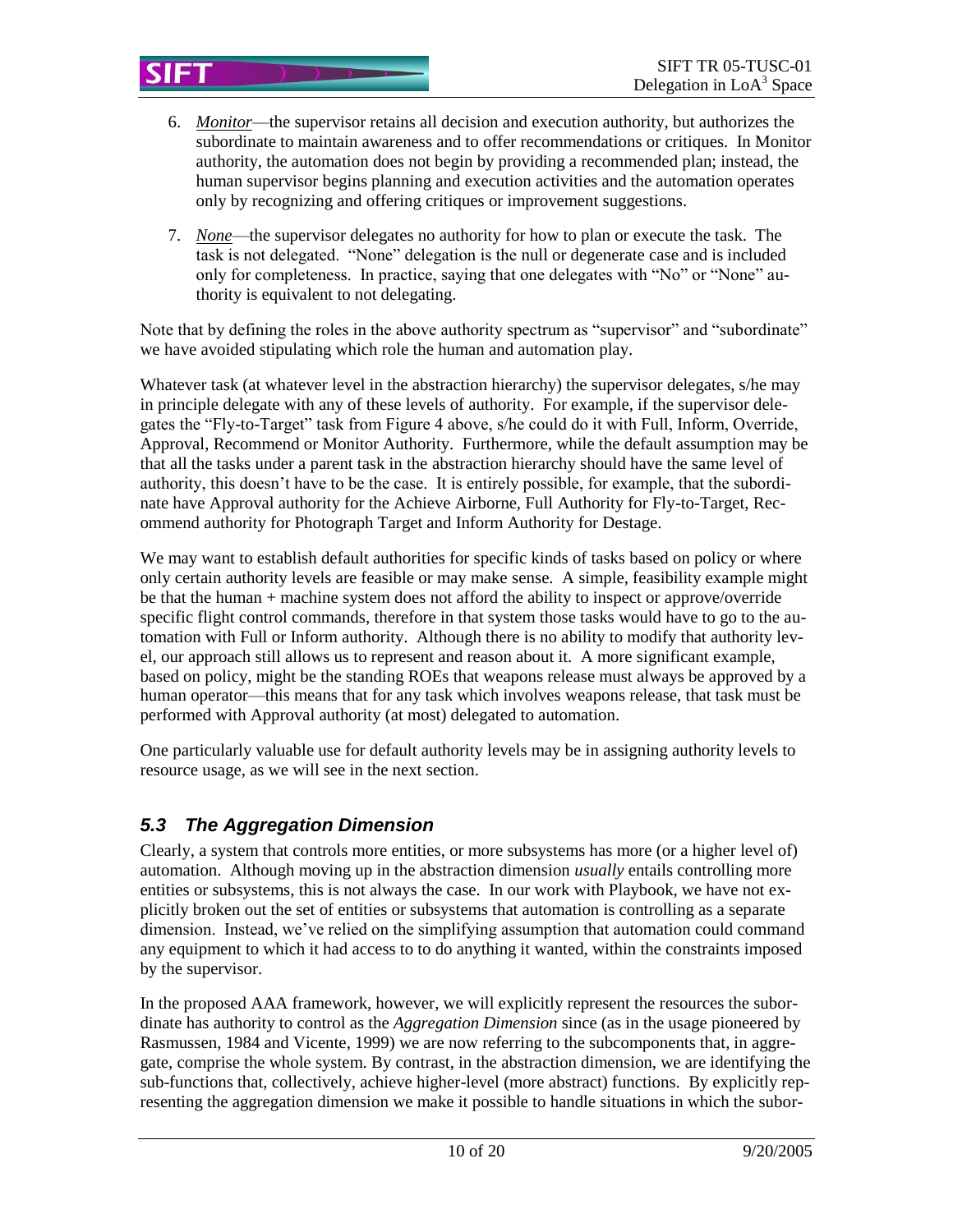dinate does not have complete access to all equipment all the time, but instead may need to ask permission or report usage.

For the moment, it will suffice to represent the Aggregation dimension by simply referencing the specific entities or subsystems in their natural groupings. For example, the specific UAVs that automation has access to, individually and in flights, squads, companies, etc. Subsystems can be represented similarly: for example, the (potentially multiple) sensor systems on board a given UAV and the specific sensors that comprise the overall sensor system.

As with the Abstraction dimension, aggregated resources must be delegated with a level of authority. For this purpose, we will use the same scheme of levels as for the abstraction dimension. For example, automation may be delegated the right to use a specific UAV (or the sensors on that UAV, or a whole squad of UAVs) with Full, Inform, Override, Approval, Recommend, or Monitor authority. Also, as for the Authority dimension above, we can designate default authorizations for the use of specific resources. For example, a subordinate may be authorized to use a specific UAV organic to company A with Full authority, but authorized to use the Battalion UAV only with Approval authority (i.e., ask permission first).

## *5.4 Summary of the 3D Model of Levels of Automation*

Under this model, an act of delegation is a combination of a task, some resources to accomplish that task, and some level of authority to plan and execute that task with those resources. That is, a level of Authority (which may be heterogeneous over subtasks) to perform a task in the Abstraction dimension, combined with a level of Authority to make use of resources in the Aggregation dimension. A Level of Automation is the degree to which authority for performing that task with those resources has been delegated from the supervisor to the subordinate. But since the authority can vary along with the level of the Abstraction and Aggregation dimension, it is important to represent each of these dimensions to characterize the range of possibilities for humanautomation interaction. Note that not all of these dimensions may be available or relevant to every system or every interaction, but the model needs to be rich enough to encompass them.

# **6. Using the Delegation Space Model as an Adaptive Automation Architecture**

In the previous section, we laid out a descriptive architecture for the space within which delegation interactions at various automation levels occur. We need to know how to use this framework to control or manage automation behaviors before it will prove useful, however. In this section, we will outline three ways in which the framework can provide utility.

First, we will illustrate its use to characterize and even to predict or drive the creation of alternate forms of human-automation interaction. While this usage does not include an implementation or ability to directly interact with the framework, it nevertheless proves a powerful theoretical tool that could drive research and facilitate understanding—much as Sheridan's and Parasuraman, et al.'s frameworks have in the past.

Second, we will illustrate how the framework could be used, in conjunction with our Playbook, to create a highly flexible adaptive automation experimentation environment. In this approach, we would extend the Playbook to include a flexible range of alternative interaction styles along each of the three dimensions described above. Then we would provide an interface to allow an experimenter (not the operator of the Playbook) to determine which levels of authority, abstraction and aggregation to allow the operator (who serves as the participant in an experiment) to have access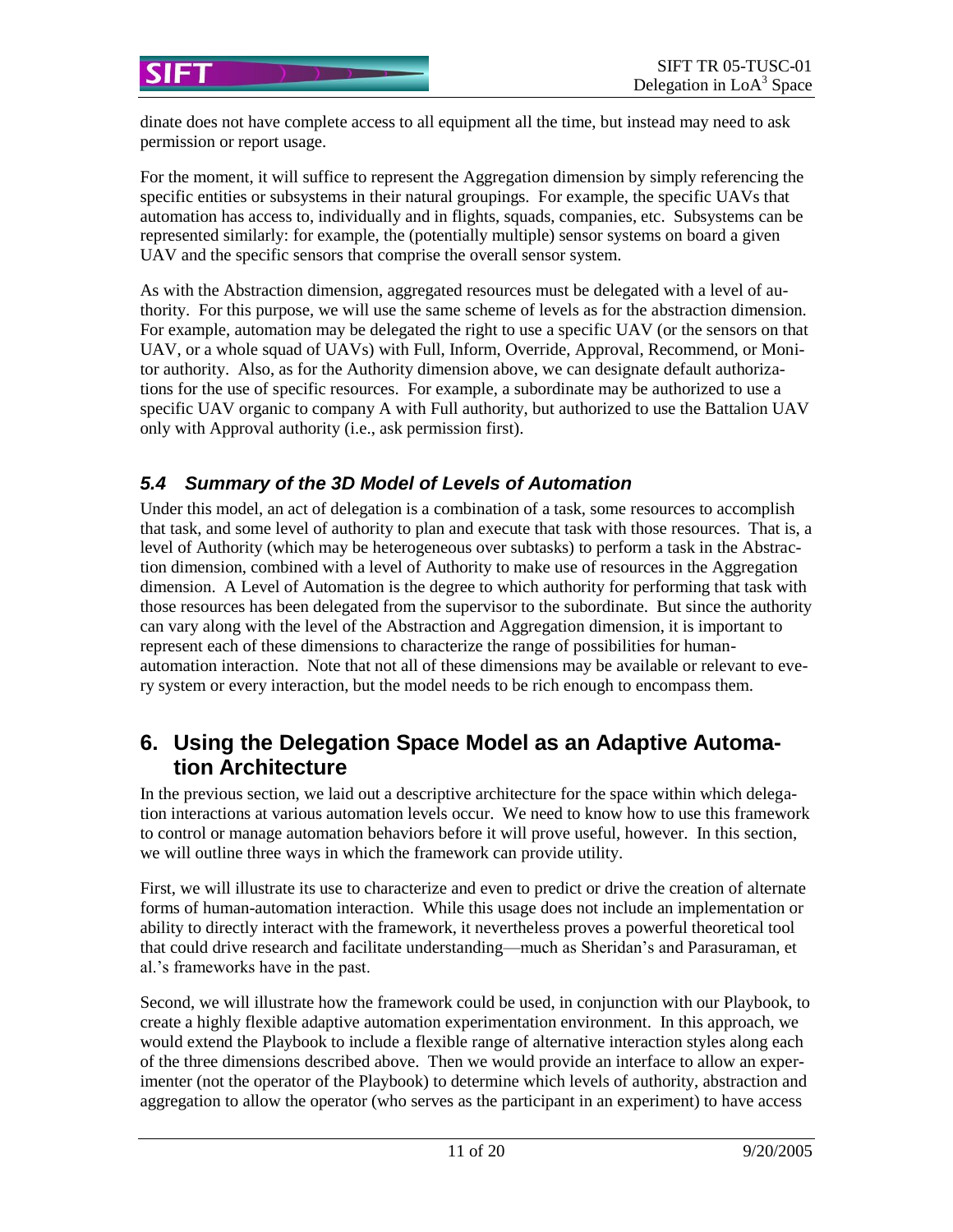to and control over for each different experimental run. This, we believe, is the capability most in keeping with AFRL's goals in this project.

Third, we will illustrate allowing an the operator (rather than an experimenter) to interact with the framework, perhaps in a pre-mission setting, to configure the roles and responsibilities that automation will be allowed to take. This implementation may be identical to that designed for the experimenter above, or it may involve only the redesign of interfaces and/or the selection of a specific subset of most useful functionality. Thus, we may not be constructing two tools so much as simply putting one tool to two somewhat different uses. We suspect that this usage will have more commercial utility than the experimental design application—a useful consideration for a SBIR program.

#### *6.1 Using the Framework to Characterize Different HAI Styles*

One use for our framework, like all previous Levels of Automation frameworks, is characterizing various styles of human-automation interaction. This can drive experimentation and understanding even though it may not (immediately) result in tools. Below we present examples of applying the framework to a variety of superior-subordinate interaction types. This framework is richer, more flexible and more specific than previous frameworks such as those proposed by Sheridan and Parasuraman, et al. As we have noted elsewhere (Miller and Parasuraman, 2003; in preparation) this increased flexibility seems to be powerful for specifying delegation interactions.

Unlike Sheridan's (1987) one-dimensional framework ours no longer identifies the level of automation associated with a *system*, but rather the level of automation (actually, level of authority) that a system exhibits with regard to each task or function and with regard to the relevant resources. As a simple example, consider the junk mail deletion macros I can create for my email system. Under Sheridan's (1987) Levels of Automation framework, these might be said to be Level 8 on the scale in Figure 1: 'Computer executes selected alternative and informs human only if asked'. This is a single level of automation at the level of a single aggregate task, and we could label that task something like 'Filter Mail'.

On the other hand, that single `Filter Mail' task exists within an Abstraction dimension. It is a subpart of the more abstract task of "Managing Mail" and it decomposes into a host of sub-tasks, each of them representing an operation that must be performed. These subtasks include items such as (1) 'Detect New Mail,' (2) 'Read Mail Header', (3) 'Evaluate for Kill Criteria', (4) 'Route Message to Delete File' or (5) 'Route Message to Inbox', and when requested (6) 'Display Killed Messages' and (7) 'Display Kill Rules'. Each of these subtasks can have a different level of automation and, in fact, several different levels are represented. For example, the first five tasks above are all automated at at least Level 9 ('Computer executes selected alternative and informs human only if it decides to'), while the latter two are actually closer to Level 2 ('Computer offers alternatives') or even Level 1. Thus, the claim that the parent task is automated at Level 8 is, in fact, a function of the some combining of levels of automation of the lower level sub-tasks. In fact, as we have noted above, Sheridan's spectrum is primarily a parsing of the Authority dimension, thus the claim that the mail filtering system operates at Sheridan's level 8 seems to mean simply that it performs a task or function at a certain level of Abstraction with about that average level of Authority. In fact, it actually performs a variety of subfunctions at a variety of levels of Authority.

Similarly, when one uses a levels x stages approach as in Parasuraman, et al. (2000), one is clustering the subtasks by information processing stage, and again averaging. For example, 'Detect New Mail' is a type of Information Acquisition task, but 'Read Mail Header' and 'Evaluate for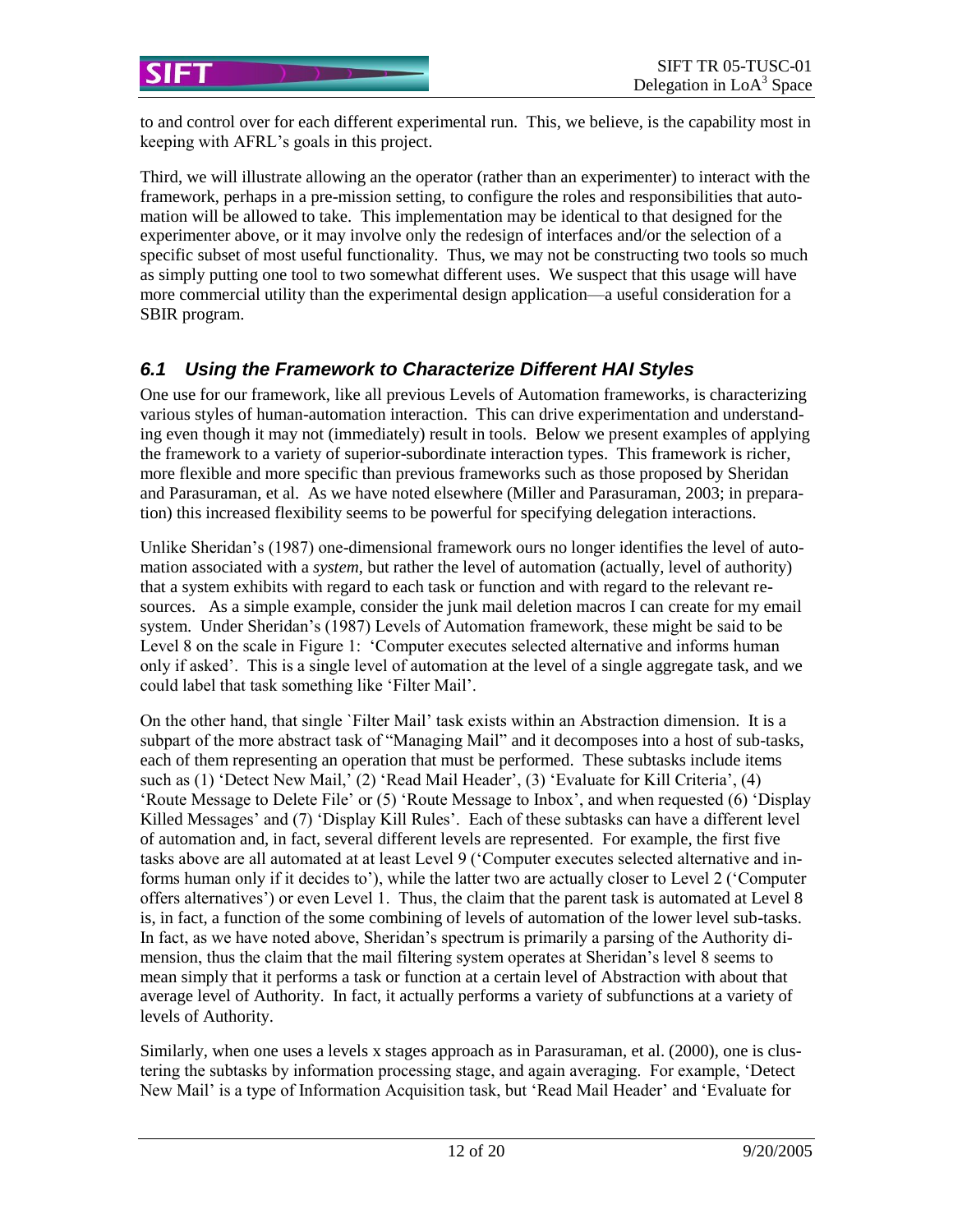Kill Criteria' are both Analysis tasks. To assign a single level of automation to an information processing task or phase offers more sensitivity than assigning it only to the parent task, but this is still a clustering. In practice, one could identify the specific sub-tasks to be performed and represent an automation (actually, authority) level for each of them.

In the above example, there is also some variation in the Aggregation dimension. We could explicitly declare a variety of Aggregation levels across the subtasks by simply identifying the resources that the automation is authorized to use, and the level of that authorization, for each of them. Tasks 1 and 2, for example, require the ability to inspect the mail stream. Task 3 requires the ability to read a file of kill criterion rules and the computer processing cycles to evaluate them. Tasks 4 and 5 require the ability to change the location of items from the mail stream, while tasks 6 and 7 require the ability to display information to a screen. In each case except tasks 6 and 7, the automation is presumed to have Full authority to manage the necessary resources in accordance with the task it has been delegated. Tasks 6 and 7 are more restricted, however. For them, the system can only exert control over the display screen if requested by the user. In this sense, it has no (i.e., "None") authority over the screen for the performance of these subtasks.

We can envision how various hypothetical mail filtering systems might be characterized in our framework. For example, let's say that instead of automatically detecting new mail, the system had to be "called" and specifically requested to apply its kill rules to a set of new mail messages. It's unclear how Sheridan's framework would characterize this new and less autonomous system—perhaps now as operating at level 5 ('Computer executes alternative if human approves') because the human is required to specifically tell it to execute its filtering actions. This is fine, but it obscures the fact that the automation is still operating exactly as before for most of its subtasks and only the initiating task has changed. Parasuraman, et al.'s framework would, presumably, identify the fact that the level of automation of the Information Acquisition portions of the system has been lowered. Although more precise than Sheridan's, the Parasuraman, et al. framework still obscures the precise change that has occurred.

Our framework, by contrast, would more precisely note the differences between the two humanautomation interaction styles for the two different systems. We would note that the level of Authority over the Detect New Mail subtask (a specific point in the Abstraction dimension) has changed from Full or Inform to None (the system does it only when explicitly told to). Furthermore, this task now has a slightly different resource authorization in the Aggregation dimension. Instead of being applied to any and all new mail items in the mail stream, the supervisor is only authorizing it to be performed with regard to specific, designated mail items.

Finally, an example related to the Overfly play in a UAV control task such as MIIIRO affords may bring the model usage closer to home. We could posit one human-automation interaction system that allowed the human superior to task UAVs by providing waypoints alone and asking for a suggested method of flying them (i.e., in terms of speed, control settings, etc.) and then authorizing the execution of the resulting plan, and another that permits tasking them via the Overfly play alone and asking for a route and sensor actions to achieve it and authorizing the execution of the result. Our intuition tells us, quite rightly, that the latter system provides a higher "level of automation" than the former—but what do we mean by that? It is hard to characterize the difference between the two systems using Sheridan's spectrum of levels. In each case, the automation does what it is told to do—the authorization actions between the human and the automation are essentially the same. We could characterize this as Sheridan's level 5 ('Computer executes alternative if human approves') but this obscures the fact that the human is dictating the alternative and telling the system to execute it in both cases, *but is doing so at different levels*. Parasuraman, et al.'s framework does slightly better—it seems clear that the additional automa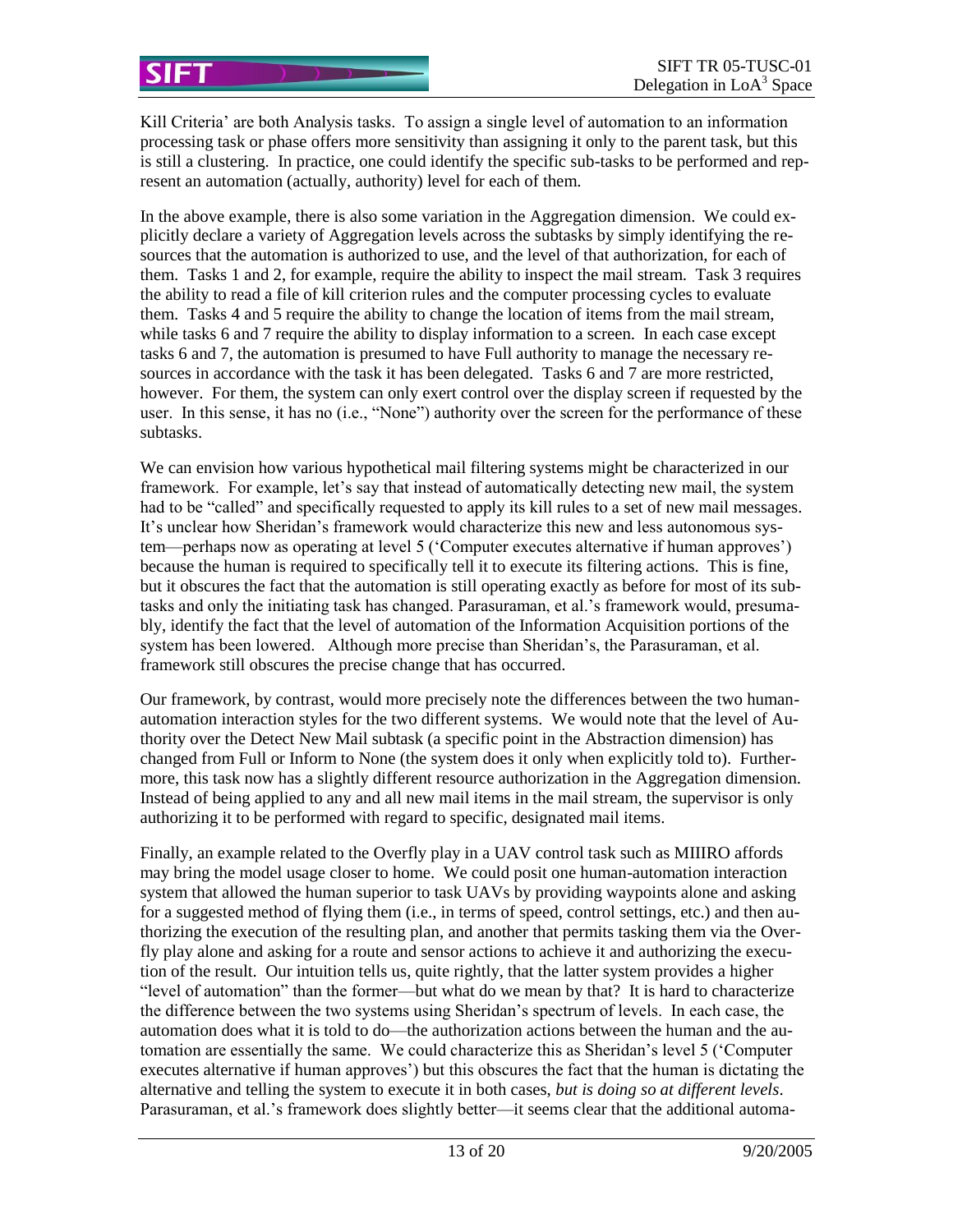tion occurs within the Decision Selection portions of the overall task, but this gives us only an imprecise notion of exactly what has changed between the two implementations. Our framework allows us to dictate, specifically, what has changed: that the level of authority is the same (Recommend) across the two implementations, but the level of Abstraction has changed (from the lower level Fly-to-Waypoint tasks to the higher level Overfly task). The operator can now command/delegate at a higher level of abstraction—and doing so means delegating more authority over the lower level actions (waypoint selection).

#### *6.2 Using the Framework as an Experimentation Control Tool*

The theoretical approach outlined above can be applied as an experimenter's control tool to allow flexible and precise control of the kind and level of automation an operator can access for each experimental trial. There are at least two ways this can work. First, simply by aggregating low level behaviors (like waypoint following) and providing the planning intelligence to assemble them into contextually-appropriate, higher level, more complex and abstracted behaviors, Playbook *gives* the user another level (of abstraction) at which to command automation. This translates into what, in common parlance, is another, higher "level of automation". Playbook introduces another level of autonomy (actually, level of abstraction) into the system.

In previous Playbook implementations (and in the integration of Playbook with MIIIRO in Phase I), the operator can flexibly decide to command at various levels (of abstraction). It may be comparatively easy to create an experimenter's interface to provide the ability to lock the operator out of one or more of these levels of abstraction on a task by task basis. This would allow, for example, creating an experimental condition in which the operator only can only command Overfly plays, or only Fly-to-Target or Fly-to-Waypoint subplays (i.e., command by inserting targets or individual waypoint sequences), or only Flight Control actions (via joystick controls), or has flexibility over only Overfly and waypoints (but not joystick commands), etc.

But if this were all we did, we would only afford experimenter control over the abstraction dimension. We can do more—providing control over authority and aggregation dimensions as well. To accomplish this, and thereby provide a very rich framework for experiments on adaptive automation, we will need to add two capabilities to the current Playbook.

First, when one currently delegates a play or function to automation using Playbook, one is authorizing Playbook's planning component to develop a plan for achieving that function and then submit it to the operator for approval. If the operator approves<sup>4</sup>, Playbook executes the plan. This interaction style represents an "Approval" level of authority for the delegation of tasks at the "Overfly" level of abstraction<sup>5</sup>. Note that when tasks are delegated at the Overfly level of abstraction, subtasks below that level have equal or higher levels of authority by default (the Fly-to-Target subtask is fully planned by the automation and, if execution authorization is given to the parent Overfly task, Fly-to-Target will be performed with Full authority). The implemented system does not currently allow additional tasking at the next deeper level of abstraction (e.g., by providing Achieve Airborne, Fly-to-Target, etc. level commands), but if it did, Approval level

l

SIFT

 $<sup>4</sup>$  Our current Playbook implementations offer very little capability for the operator to modify a</sup> plan suggested by the Playbook Planner. This is a capability we would like to add in the future.

 $<sup>5</sup>$  In fact, we have altered this slightly in some Playbook implementations—primarily through giv-</sup> ing Playbook to right to automatically begin execution of the plan it creates, while retaining the right to override it once it has begun (Override authority level).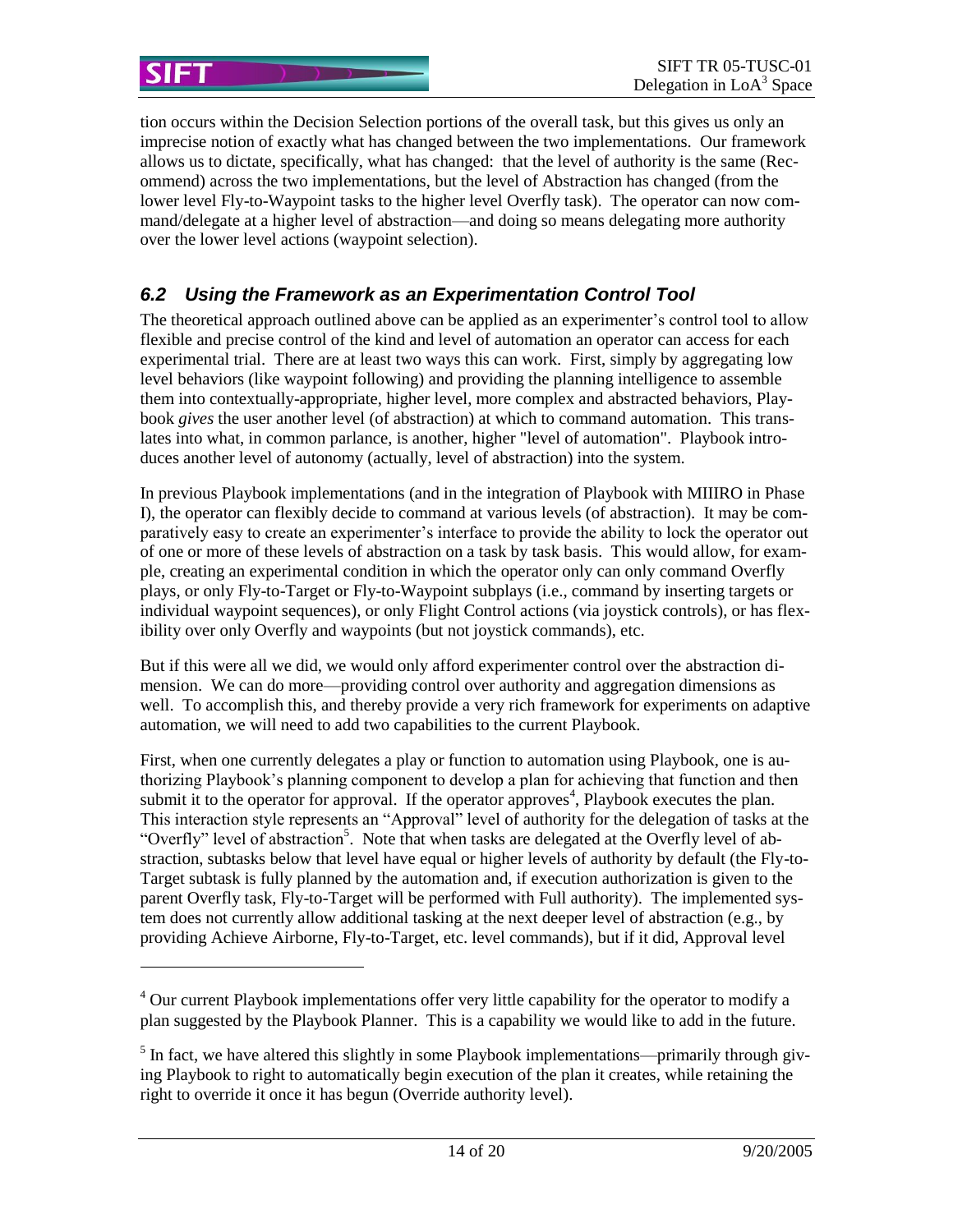l

authority might also be appropriate there. Using the inherited waypoint commanding capabilities of MIIIRO, Fly-to-Waypoint level tasking is currently done with Override authority (once given the waypoint, the automation determines how to fly to it and automatically begins doing so, but the operator can jump in an "override" automation's decisions by inserting new waypoints or providing joystick commands). When the operator is providing Flight Control Actions (via joystick), s/he is operating at the lowest abstraction level of human control in the system—the automation has Full authority about how to plan and execute the commanded Flight Control Actions. This phenomenon of increasing authority to automation the lower you go in an abstraction hierarchy is something we expect to see frequently.

These authority levels are fixed in the current system, but they need not be. Figure 4 gives an indication of some of the options that setting alternate authority levels within the abstraction dimension could afford. To accomplish an Overfly task/function, four subtasks must be accomplished. Currently, commanding at the Overfly level delegates the same level of authority to all subtasks (Approval), but this needn't be the case. An experimenter could configure an experimental run in which the operator delegates Full authority to Achieve Airborne (e.g., the automation can make it's own decisions and execute them, without further operator review or approval, about how to get an suitable aircraft airborne), Approval authority to Fly-to-Target, Monitor authority for Photograph Target, and Inform authority for Destage—or any other combination of tasks x authority levels that made sense, was feasible within the capabilities of the automation and was of interest to the experimenter.

Although there is a tendency for delegated authority to increase at the lower levels of the task hierarchy, this need not be uniformly the case. For example, let's say that there is a specific subsubtask, deep within the definition of Photograph Target (perhaps the use of an active imaging device like Radar that might compromise stealth). The automation could be given Full authority to plan and execute Overfly tasks—including all possible methods of accomplishing that parent task—*except* for this specific "Activate Radar" task. That task could be configured to have nothing higher than Approval authority (or even, perhaps, Monitor authority if it were an action the user had to take). In this case, Playbook would behave fully autonomously whenever it was asked to perform an Overfly play in all cases except those where it deemed the use of the Activate Radar subsubtask desirable. In those cases, it would ask the user for approval to perform that specific task<sup>6</sup>.

The above example illustrates the integration of Abstraction and Authority dimensions; a similar approach could work, together or separately, with the Aggregation dimension. Instead of associating a level of authority with a specific task (a specific part of the Abstraction dimension), it could work by asserting an authority level on a specific *resource* (the Radar system) and therefore be asserted against the Aggregation dimension.

Another example illustrates the integration of Authority and Aggregation dimensions in the MIIIRO domain. MIIIRO currently operates as if the automation is authorized to use any UAV with Full authority. But this behavior could be varied along both the Authority and Aggregation dimensions. Playbook could be tasked to develop and execute Overfly plans using any UAV with Full authority—or it could use any UAV with Approval authority, or it could use UAVs 1-3 with Full authority, but require Override authority for UAV 4, etc. Or we could move down an Ag-

 $<sup>6</sup>$  Note that although I've tried to describe this task as relevant to the surveillance domain that is</sup> represented by MIIIRO, it obviously covers the weapons release authorization issue that is a hotly debated topic with regards to proposed UCAV operations.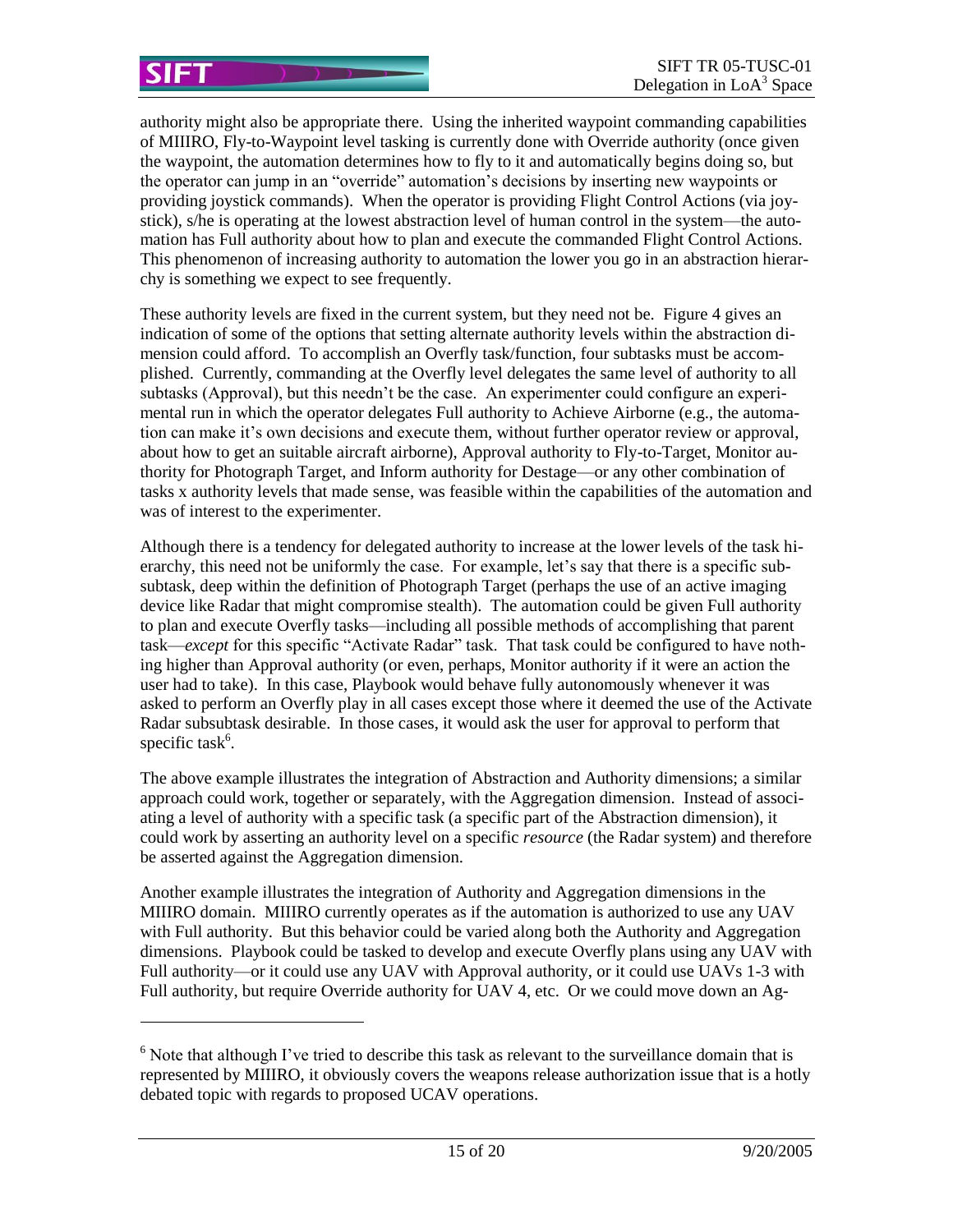gregation level and apply these authority levels to specific UAV subsystems. Automation could (within the tasks and constraints delegated to it) be permitted to task navigation systems with Full authority, but sensors with only Monitor authority, or could be allowed to develop plans for all systems on all UAVs with Full authority—except for that throttle we've been having problems with and don't want to overstress on UAV 3. Finally, as an alternate method of achieving the same behavior as described above, where we authorized an Activate Radar task with Approval authority, we could similarly have authorized the use of the Radar subsystem with Approval authority. Again, a rich Experimenter's interface could allow the experimenter, using Playbook, to activate any combination of these features desired for individual experimental runs.

Below we provide an illustration of a portion of this functionality in a Playbook-based adaptive automation architecture. This description should be viewed as an exercise in applying the AAA framework described above and not (yet) as a description of proposed work. We need to evaluate each of the hypothetical combinations of Abstraction, Aggregation and Authority levels and see if they (a) make sense as a practical and reasonable distinction for the Playbook and potential operators to use, and (b) are technically feasible within the constraints of the MIIIRO testbed and the Playbook software we can develop. Furthermore, while this example uses only the simplified OverFly play, many other plays are possible and have been discussed during Phase I of our effort and might be implemented in Phase II.

## *6.3 Potential Demo Using OverFly*

 $\overline{a}$ 

#### 6.3.1 Phase I Capabilities in Terms of AAA Framework

At the end of Phase I, we will demonstrate two levels of abstraction: waypoint control and Overfly control (of single UAVs). In our model, one should not think of these as play control and non-play control, since they are both plays at different levels of abstraction (Fly-to-Waypoint vs. Overfly). We will not yet provide variation in authority or aggregation dimensions. The operator will have the ability to choose the level of abstraction at which to delegate. The level of aggregation is the single UAV with Approval authority (the Playbook's Planning and Analysis Component (PAC) can select any of the available UAVs, unless the delegation instructions constrain that choice, and task them to perform its plan—though that plan has to be submitted to the operator for approval). The level of authority that the PAC has for the subtasks when the operator commands plays at this Overfly level have been largely implemented as matters of convenience (based on what was available and achievable in the integration of MIIIRO and Playbook). For Achieve Airborne, the PAC has Approval authority (within the constraints imposed by the operator) since the operator must review and approve PAC's choice of UAV and method of getting it airborne<sup>7</sup>. The Fly-to-Target and Destage tasks are both comprised of a series of waypoints. Again, the PAC has Approval authority over these tasks—it can create a route within the constraints imposed by the operator but must submit it for approval prior to executing it. The Photograph Target task seems to have Full authority in the current implementation—the PAC has no need to submit it to the operator for approval prior to execution if the operator delegates an Overfly task.

The user also has the opportunity to task automation at the Fly to Waypoint level (which effectively skips a level in our Playbook task abstraction hierarchy). When the operator does this, s/he

<sup>&</sup>lt;sup>7</sup> Note that there is no current option for this task—all aircraft begin on the ground so the only available method of performing Achieve Airborne is by selecting one and having it take off.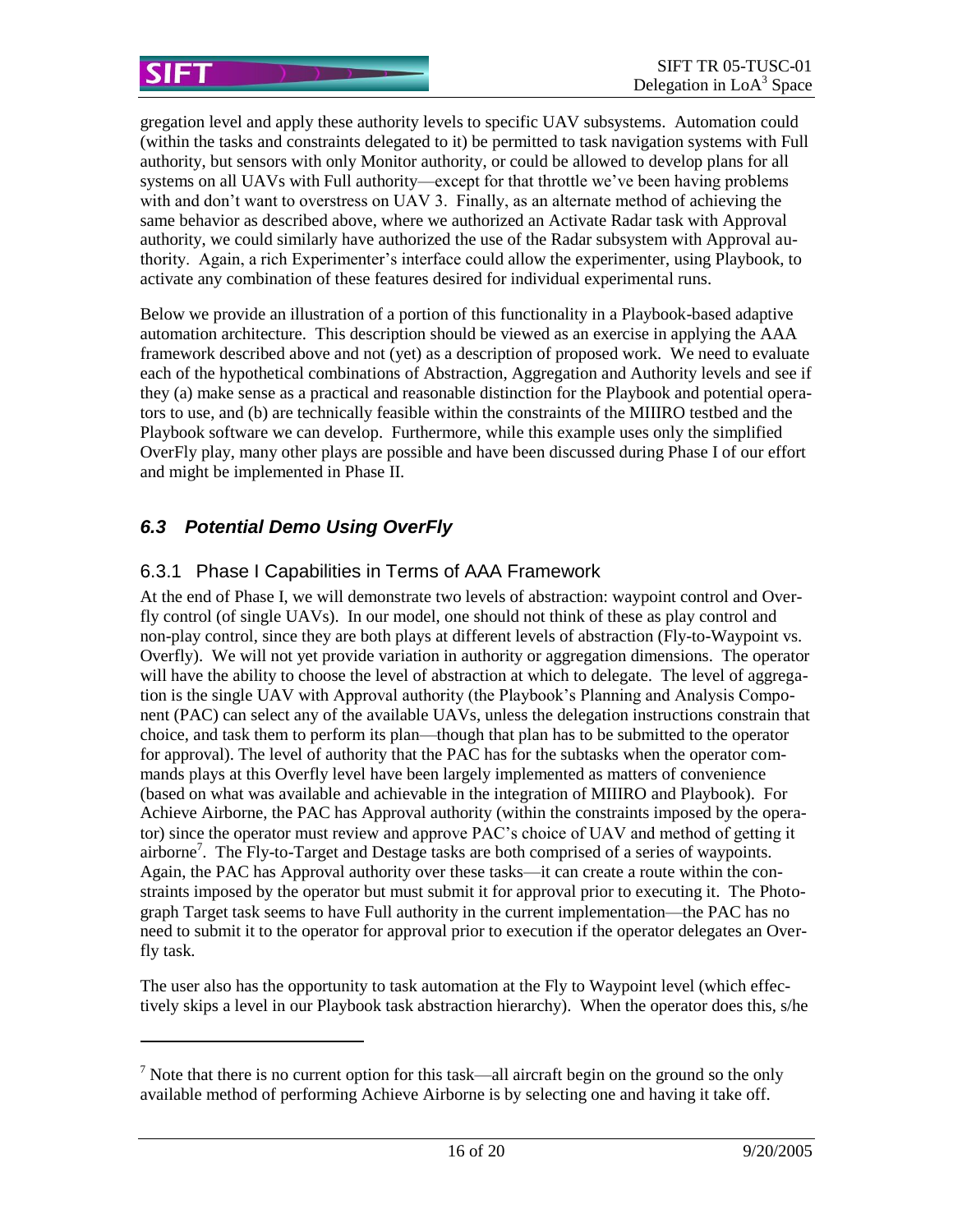is now retaining authority for the parent tasks (Overfly and it's four children) although s/he is delegating the actual flight control commands to the automation with Override authority (since, via joystick activation, s/he can still intervene).

#### 6.3.2 Enhancing Abstraction Flexibility (and Putting it Under Experimenter Control)

To make this framework a reality in the TUSC project, we would implement portions of the AAA framework as follows. First, we provide a UI, structured around a task tree expansion of the underlying Playbook Task Model, to enable an *experimenter* to selectively "turn on and off" levels of the abstraction hierarchy. This allows experimenters to allow operators to command either only Overfly plays, only waypoint commands or, with additional work, the intermediate level subplays. This interface also allows a range of flexibility to command across the abstraction levels—perhaps, Overfly plays and intermediate subplays but not waypoint commands, etc.

Next, we add some alternate (and experimenter selectable) levels of authority to these abstraction levels. Providing multiple authority levels at the Overfly abstraction level should be comparatively straightforward.

- Full authority simply means allowing the PAC to begin execution of its preferred Overfly plan without either informing or seeking permission from the user.
- Inform authority also allows immediate execution, but requires informing the user of the selected plan (a capability we already provide, to at least some level of utility).
- $\Box$  Override authority would mean allowing the PAC to begin execution while informing the operator, but allow the operator the ability to jump in and override portions of the PAC's plan. A trivial implementation of this capability would be to allow the operator to input novel waypoints or to "grab a joystick" and begin flying the aircraft. The issues which remain to be clarified are whether or not it is technically feasible for the operator to override only a portion of the play and allow the rest to remain intact. This is challenging and may not be feasible—the existence of a level of authority in no way guarantees that it is desirable or feasible.
- Recommend authority would be achieved by allowing the PAC to present a recommended plan, but requiring the operator to manually fly it, and
- **D** Monitor authority would involve the PAC monitoring the human's plan and execution of it for critical parameter completion such as time to target and fuel usage.

We provide the experimenter the ability to configure which of these authority levels is available to the operator for each experimental run—for example, allowing the operator Approval authority in one run, and only Monitor authority in the next. Allowing the experimenter the ability to provide the operator flexible control across authority levels is more difficult, since it entails determining which levels of authority are supportable in MIIIRO/Playbook, but is clearly desirable to the extent we can determine the appropriate levels and offer them to the experimenter.

# 6.3.3 Enabling Authority Flexibility Over Abstraction Levels

Providing authority flexibility at the next level of the task abstraction hierarchy might be more difficult and/or less interesting in the current MIIIRO implementation: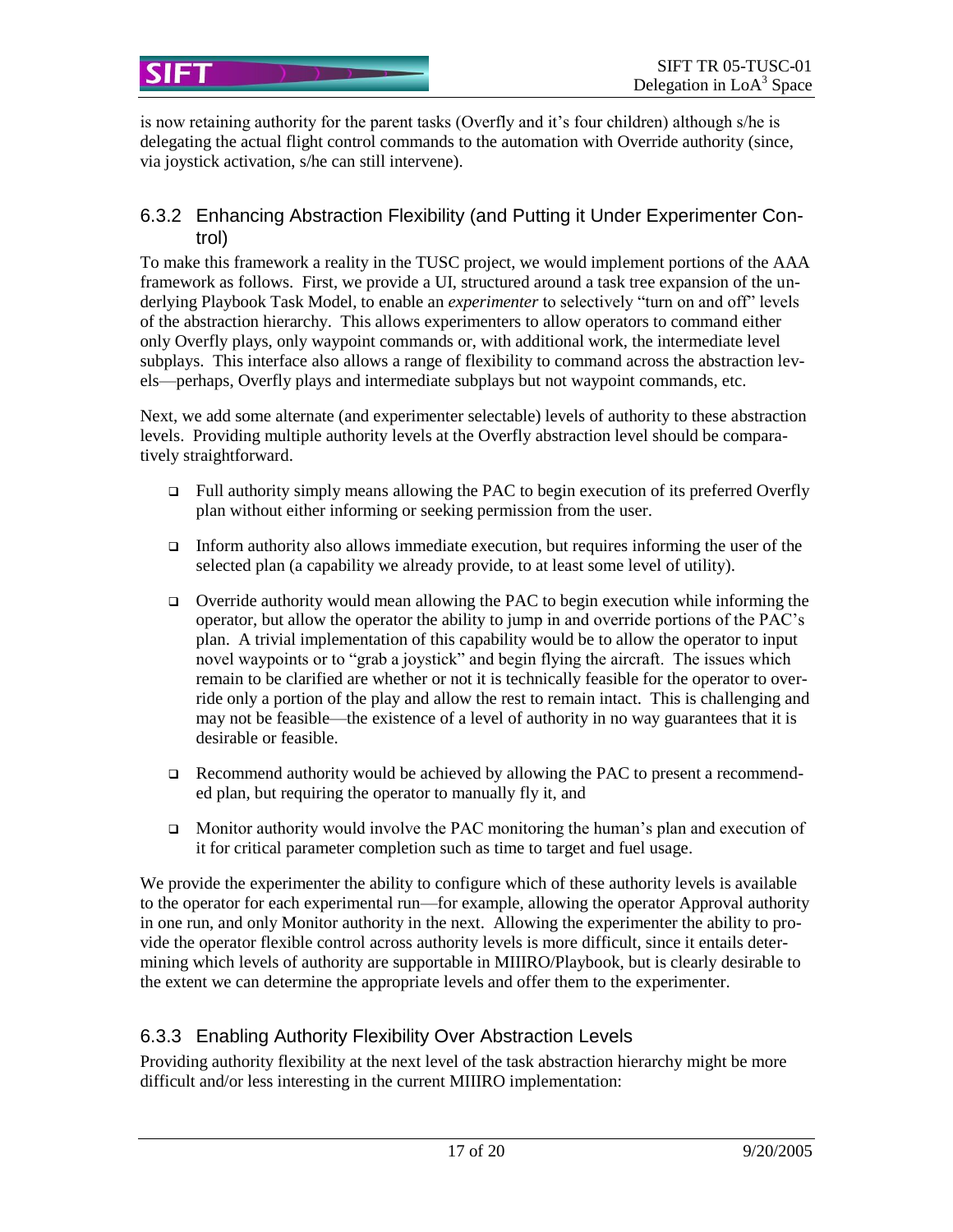- $\Box$  The Achieve Airborne task currently permits only one method/task/subplay—getting a UAV to take off.<sup>8</sup> Full, Inform, Approve and Override authority levels for that choice could be easily implemented. Recommend authority could be a recommendation for which UAV to use but not (unless authority levels on other subplays at this level permitted) providing detailed plans for how to use it (in terms of routes). Monitor authority could be the PAC monitoring the operator's choice of UAVs and critiquing problems such as ability to arrive on target or back to base within time or fuel constraints.
- The Fly-to-Target and Destage tasks both involve selecting waypoints for those legs of the mission. For the operator to delegate these tasks to automation with Full authority would simply mean that the PAC gets to plan and execute these legs of the mission without informing or seeking approval. Inform, Override and Approval authority all work similarly, with the caveat (as noted above) that Overriding a mission route in progress (either by inserting new waypoints or by grabbing the stick) may mean invalidating the plan that the PAC had and, thereby requiring the human to take over the remainder of the mission. Recommend authority would mean providing a route recommendation for that leg, and Monitor authority would mean allowing the PAC to monitor the operator's performance for parameters such as leg time and fuel usage constraints. A more elaborate user input capability would allow the operator to input a proposed route for this leg and receive feedback or critique on its feasibility and suitability.
- It is currently unclear what alternative methods exist for performing the Photograph Target task. If there is no ability to perform this task in alternate manners within MIIIRO (and no intention to provide such variance), then there are no decisions to be made and it makes no sense to allow anything other than Full or, more in keeping with current MIIIRO practices, None authority to automation for this task. (A reason to do so might be if execution of the task were something which Monitor level automation could aid the human in doing or Override level authority could improve performance by allowing human intervention). Similarly, if MIIIRO does or were to support variations in performing this task, perhaps through providing access to various sensors, imaging positions or sensor settings (i.e., FOV), then various levels of authority in performing this task might be feasible and interesting.

# 6.3.4 Enabling Aggregation Flexibility (and Authority Over It)

l

Aggregation works analogously to Abstraction. An early step would be to enablethe assertion of variable authority levels (by the experimenter) on the use of specific UAVs. For example, the PAC can currently use any UAV it desires (that has not already been tasked) with Override authority, but we could configure this so that Full, Inform and Approval authority levels are settable—with regards to all or to any specific UAV. Recommend authority could be achieved by allowing the PAC to recommend UAV usage, and Monitor authority would allow the PAC to critique the operator's choice of UAVs. We could provide the ability to set these authorization levels, against all or against specific UAVs, as a part of the experimenter's UI.

To the extent that there are existing groupings of resources, automation can be granted flexible Authority for any group. To the extent that it is interesting, new groupings can be defined, analo-

<sup>&</sup>lt;sup>8</sup> Note that the limitation to UAVs on the ground is a limitation only of the current MIIIRO simulator and the Playbook/MIIIRO interaction protocol; this limitation could and should be lifted in Phase II.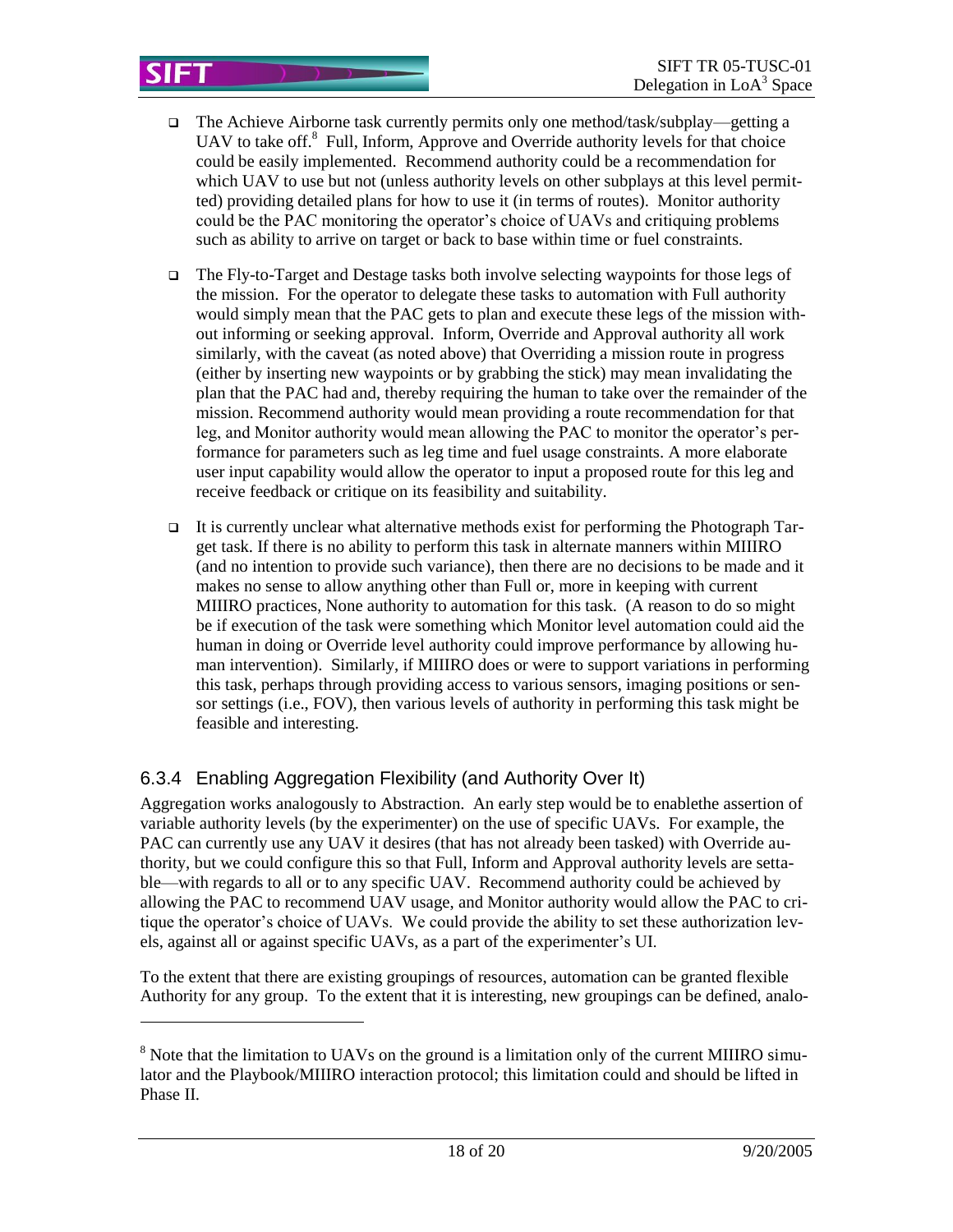gous to the insertion of new levels of abstraction in the task hierarchy. Next, we would begin by adding multiple levels to the aggregation dimension. UAVs could be organized into teams and subdivided into individual subsystems (e.g., sensors, flight controls, engines, etc.). This would enable the experimenter to set an authority level for the PAC's usage of groups of UAVs, or of specific subsystems of all or any specific UAV. Of course, not all combinations of aggregation levels and plays may make sense, or be technically feasible. In particular, it might make little sense to allow PAC to task multiple UAVs as a group within the current Overfly play—which only makes use of a single UAV. But additional plays currently under consideration, including superplays involving the coordination of multiple Overfly plays, will make this more reasonable.

#### 6.3.5 Summary of Overfly Example

In using this architecture with even the comparatively simple Overfly play, we have defined at least three levels of Abstraction (Overfly Play, Intermediate subplays, waypoint-level subsubplays) and seven levels of authority on the abstraction levels. We have also identified at least three levels of Aggregation (UAV groups or teams, individual UAVs and UAV subsystems) again crossed by seven levels of authority on the aggregation levels. This could potentially provide for a total of  $3x7x3x7$  (or 441) different human-automation interaction styles within the MIIIRO testbed. While not all of these levels may be technically feasible or worth investigating, this should serve as an illustration of how the proposed, Playbook-based AAA would allow the *systematic* investigation of a huge range of alternate human-automation interaction styles.

#### *6.4 Using the Framework to Configure Human-Automation Roles and Responsibilities*

Above, the assumption was that the power to turn on and off different abstraction, aggregation and authority levels for the operator was to be placed in the hands of an experimenter. We can foresee, however great utility to changing that arrangement and giving similar control to the operator him- or herself. To do this, we would provide an interface for the operator to, probably premission, configure the permissions with which automation may operate when asked to plan and/or execute a play. Instead of the experimenter saying to the PAC automation, in effect, "this play, or UAV may only be used if you ask the operator first, but these others you can execute immediately"—we would be allowing the operator to make the same kinds of statements and thereby, to establish an a priori set of boundaries according to which automation must behave.

Such an approach would likely necessitate a different user interface than the experimenter's control station we envisioned above, and it might benefit from having a reduction in the degree of flexibility (and therefore, complexity) compared to what we outlined for the experimenter. It would, however, represent a significant enhancement to the Playbook architecture we have developed to date and, we suspect, would have substantially greater commercialization potential. There are, after all, a great many more potential customers in the world who need to be able to interact with automation in a way that is both easy and yet predictable than there are who need to perform a wide range of experiments on human-automation interaction.

# **7. References**

Miller, C. and R. Parasuraman (2003). "Beyond levels of automation: An architecture for more flexible human-automation collaboration," in *Proceedings of the 47th Annual Meeting of the Human Factors and Ergonomics Society*, (Denver, CO), Oct. 2003.